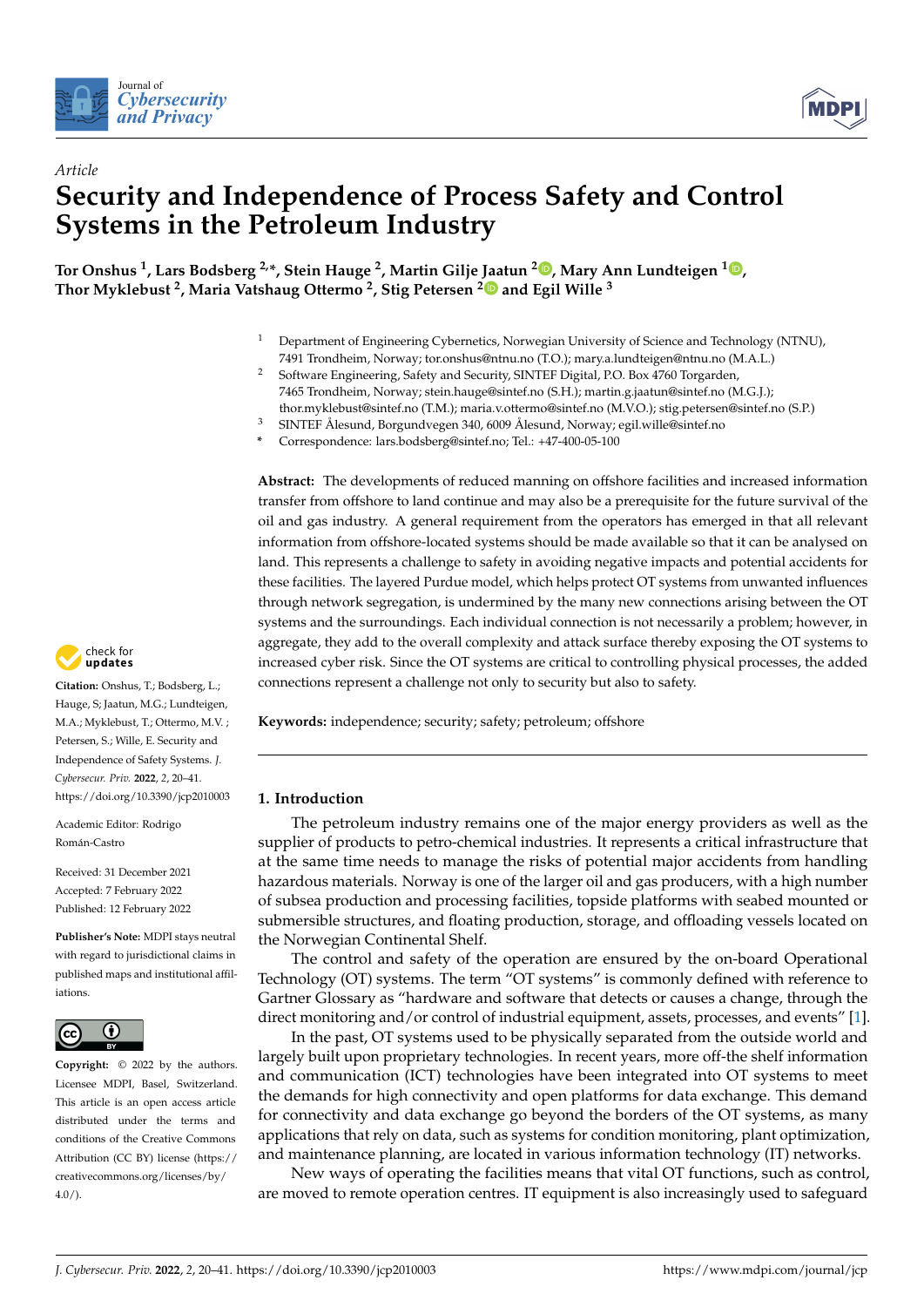OT functions. Examples are field instrument monitoring, maintenance, and configuration systems that have traditionally been seen as IT systems because they do not directly affect production.

This creates a need for more holistic solutions where OT systems must be able to operate without the negative influence by outside IT systems. This includes the management and monitoring of the multiple connection points to the company's IT systems and their extensions via the internet to external networks and cloud solutions.

Parts of the OT systems are dedicated to ensure safety. This includes systems, such as emergency shutdown (ESD) systems, fire and gas (F&G) detection systems, and process shutdown (PSD) systems. A key principle advocated in international standards regarding the design and operation of these systems, such as IEC 61508 [\[2\]](#page-20-1) and IEC 61511 [\[3\]](#page-20-2), is to ensure their ability to act independently of other systems, including in the case of faults. The increased complexity of IT systems means that new dependencies are introduced and that the systems are therefore more closely connected.

This may make the facilities more difficult to understand, operate, and maintain, and, in emergencies, it may be more difficult for the operator to obtain an overview of the situation. The requirement about independent systems is also enforced through the Norwegian national regulations, a requirement that stems from lessons learned, for instance, from the Piper Alpha accident in 1988 and the Bravo Blowout in 1977.

The paper builds on the results of a recent project conducted for the Norwegian Petroleum Safety Authority (PSA). The starting point for this project was to investigate how the independence of OT systems is ensured on existing Norwegian oil and gas facilities for older facilities that have been subject to several upgrades of OT systems to new facilities where the OT systems are quite modern.

The research method approach applied consisted of four main steps: First, a literature survey was carried out with a focus on identifying requirements and potentially concerns relating to independence, in light of standards and trends in new OT technologies. Second, the insights from step one were used to construct an interview guide to address the industry status and awareness of the requirements and concerns. Third, the guide was used as basis for seven interviews with representatives from key industry players. The interviewees were selected to cover OT system providers and companies delivering software and digital solutions to customers within oil and gas.

The interviews were not planned for the purpose of gathering statistics, but rather qualitative insights that could be used in the fourth step, which was to give recommendations to the industry on where to direct the focus to secure the fundamental requirement of ensuring independence of vital OT functions. The work was carried out in 2021 and the interviews were evenly distributed over a period of 6 weeks approximately. The scope of the research did not include a general investigation of previous cyber-security threats in the petroleum industry and the like; however, in a future work, it could be of interest to also investigate the same threats to independence that are experienced elsewhere.

The remainder of this article is structured as follows: In Section [2,](#page-1-0) we introduce key theoretical aspects of independence, and in Section [3,](#page-5-0) we highlight the relevant standards, guidelines, and requirements for independence. In Section [4,](#page-7-0) we explore some recent technological trends, and in Section [5,](#page-11-0) we focus on the role of cyber security. Section [6](#page-16-0) discusses dependencies and negative influences, followed by an assessment of how requirements can be met in Section [7.](#page-17-0) We provide recommendations for the industry in Section [8,](#page-18-0) and conclude in Section [9.](#page-19-0)

#### <span id="page-1-0"></span>**2. Aspects of Independence**

In petroleum and process industries with major accident potentials, the strategy has been to establish multiple countermeasures to prevent or mitigate the consequences of loss of control with hazardous materials and processes. This approach is referred to as defence-in-depth [\[4\]](#page-20-3). The Norwegian Petroleum Safety Authority (PSA) advocates the use of barriers to control the risk of major accidents. Barriers are safeguards (measures,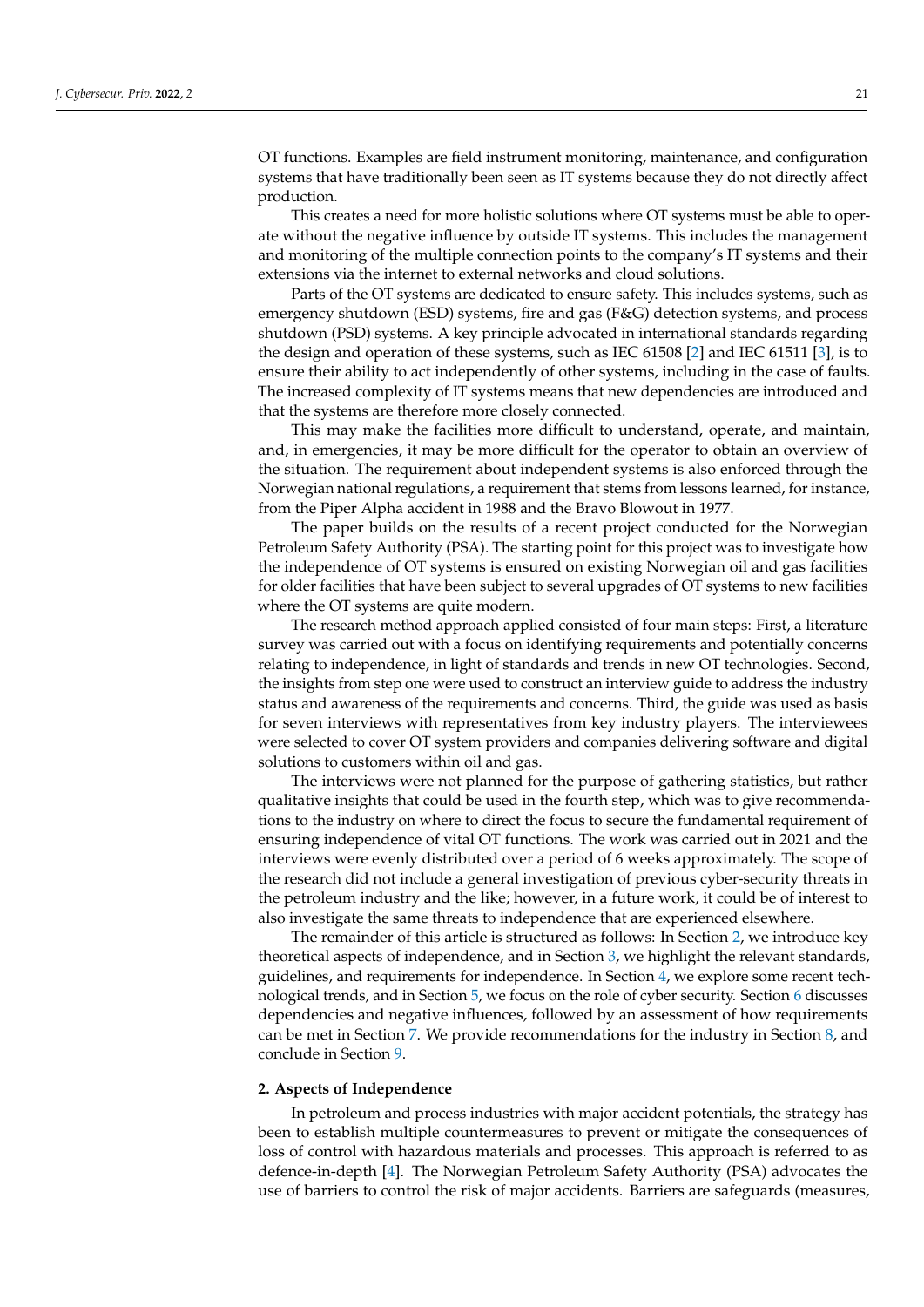counter-measures, and solutions) whose function is to offer protection in failure, hazard, and accident situations.

Their function is provided by barrier elements that may be technical, organisational, or operational. Where more than one barrier is necessary, there shall be sufficient independence between barriers. The requirement for independence entails that it should not be possible for multiple important barriers to be impaired or malfunction simultaneously, e.g., as a result of a single fault or a single incident. Thus, OT systems performing safety functions shall be able to perform the intended functions independently of other systems and in addition to systems for management and control.

The safety systems may have an interface with other systems if it is not adversely affected as a consequence of system failures, errors, or isolated incidents in these systems. Safety systems generally have a high level of resilience against internal failures and loss of power and communication (as required by design specifications), but the resilience against potential influences from external devices and threats is less mature since safety systems have historically been well-isolated.

The ideal situation, from a reliability perspective, is that safety systems are fully independent. Yet, safety systems in offshore facilities generally share network infrastructure with process control systems, and achieving independence in safety systems is therefore about identifying, analysing, and reducing dependencies. Some aspects of independence are elaborated in the following.

#### *2.1. What Is Meant by Independence*

Independence can be viewed from different angles. It can relate to a property of a system, as well as the nature of coinciding events. Starting with the latter, mathematically speaking, two events *A* and *B* are independent if:

$$
P(B|A) = P(B) \times P(A \cap B) = P(A) \times P(B)
$$
\n<sup>(1)</sup>

This means that event *B* has the same probability of occurring regardless of whether *A* occurs or not (and vice versa). This also implies that the probability of two independent events occurring at the same time is given by the product of the probabilities. If this is not the case, the two events are dependent. When calculating the probability of failure on demand (PFD) for safety functions, the *β* factor is used to indicate the degree of dependency.

An independent system is a system whose ability to function is not influenced in a negative way by other systems or its interaction with the environment. Various forms of dependencies can be introduced, some of which may be unintended and unknown to the system owner. In this paper, we employ the following qualitative classification of dependency (not necessarily mutually exclusive).

- 1. Functional dependency, i.e., a system relies on another system to function.
- 2. Cascading faults—that is, faults in one system that occur as a direct result of faults in another system—can be associated with hardware and software errors.
- 3. Common components—i.e., the same component or module is part of multiple systems—this may also include common software.
- 4. Common cause failures that stem from faults introduced due to similarities in exposure, design, installation, use, and/or maintenance. For example, a common location that allows the systems to be subjected to common influence from either the environment (external influence) or operational personnel (human influence).

Some dependencies between systems and components can be obvious, such as a pump needing cooling to function or having a common Emergency Shutdown Device (ESD) and process safety valve, while other dependencies—such as common networks or the same software—may be more demanding to uncover.

Dependencies are often created as a result of technology development, operational, and economic assessments, increased standardisation in projects, and software upgrades.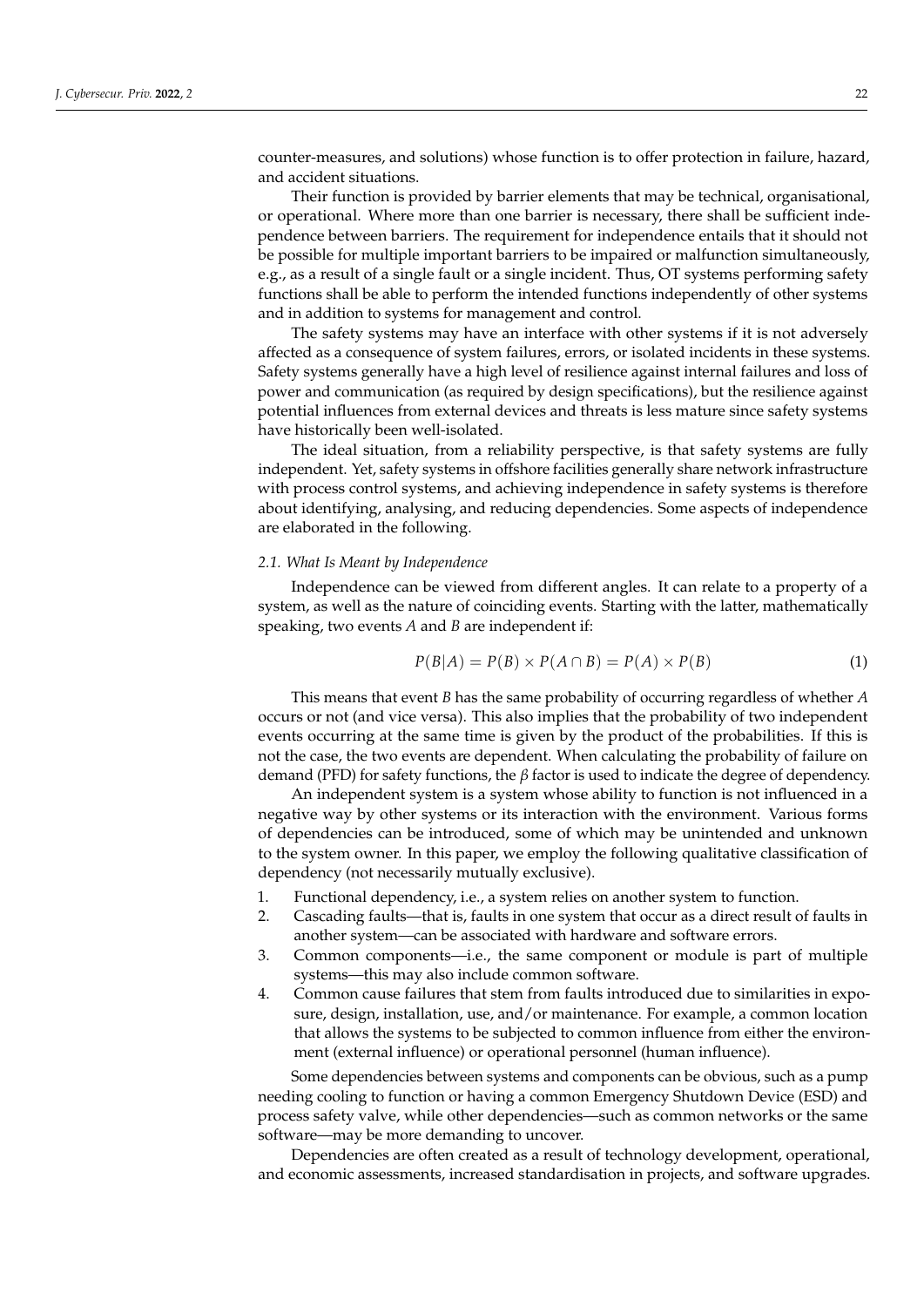We present some examples of links and dependencies that are now quite common in the Norwegian petroleum industry:

- Dependencies between the process control and PSD system, for example through the sharing of common operator stations and common networks shared with other safety systems, such as ESD and F&G.
- Dependencies between PSD, ESD, and F&G and related support systems, such as the seawater system to feed fire pump systems, the use of common components (such as valves and pumps) to perform normal ballasting control and emergency ballasting, and the HVAC system to stop fans and close dampers on the command from the fire and gas system.
- Common components, such as firewalls, network components, operator drives/HMI, configuration tools, clock systems, and domain controllers.

From a safety perspective, dependencies are generally undesirable, such as between the safety systems and process control systems. At the same time, complete independence means duplication of equipment, which adds more complexity (network-wise, to accommodate the need for data exchange) and potentially new hazards (mechanics-wise, such as new leakage points associated with additional flanges). Complete independence *could* therefore reduce the overall safety, in addition to being more costly. The compromise is therefore a technical solution that provides sufficient independence and where a further decrease of dependency cannot be made without a negative impact on safety.

#### *2.2. Modelling and Analysis of Dependencies*

In general, today's reliability and risk analyses are incorporating the impact of dependencies. Yet, the underlying models and data build on certain assumptions and simplifications, which do not cater well to the new types of dependencies introduced with the more interconnected IT and OT systems. This is discussed further for the key analysis methods below.

Quantitative risk analyses of the type TRA (Total Risk Analysis) often include all physical areas and safety functions on a facility and cover most incident categories that contribute to the major accident risk. By nature, these analyses are therefore relatively rough and rarely address details related to complexity and links between the systems. For example, common components, common influences, cascade errors, and operational dependencies are analysed only to a limited extent.

For hydrocarbon incidents, the analysis normally starts in the event of a leak, which means that the control system and the process shutdown system have been analysed only to a limited extent. Generic data is mostly used, which implies that an average performance of technical systems and personnel is assumed. Analysis of underlying causes of error and correlations is therefore often limited. Potential dependencies and vulnerabilities in user interfaces and networks, for example, are therefore rarely captured in such high-level risk analyses (type TRA/Safety Case).

It should be noted that the primary purpose of the overall risk analyses is to verify an acceptable total risk for the facility under consideration, as well as provide input to design at a relatively rough level. It is therefore not given that these analyses are suitable to go into the kind of detail that will be required to analyse possible dependencies and links. Rather, specific studies and analyses of the architecture of the safety and security systems are more suitable for this purpose.

Reliability analyses, including safety integrity level (SIL) analyses, normally focus on individual systems, and therefore often go into greater detail on these than is the case in a TRA (where reliability of safety systems often emerges as branch probabilities in a fault tree). However, since reliability analyses normally focus on individual systems, it is in their nature that links to and dependencies on other systems can quickly fall outside the scope. The same arguments also apply to FMECA analyses (Failure Mode, Effect, and Criticality Analyses). There is not much variation between the analyses, and of course there are exceptions to these general considerations.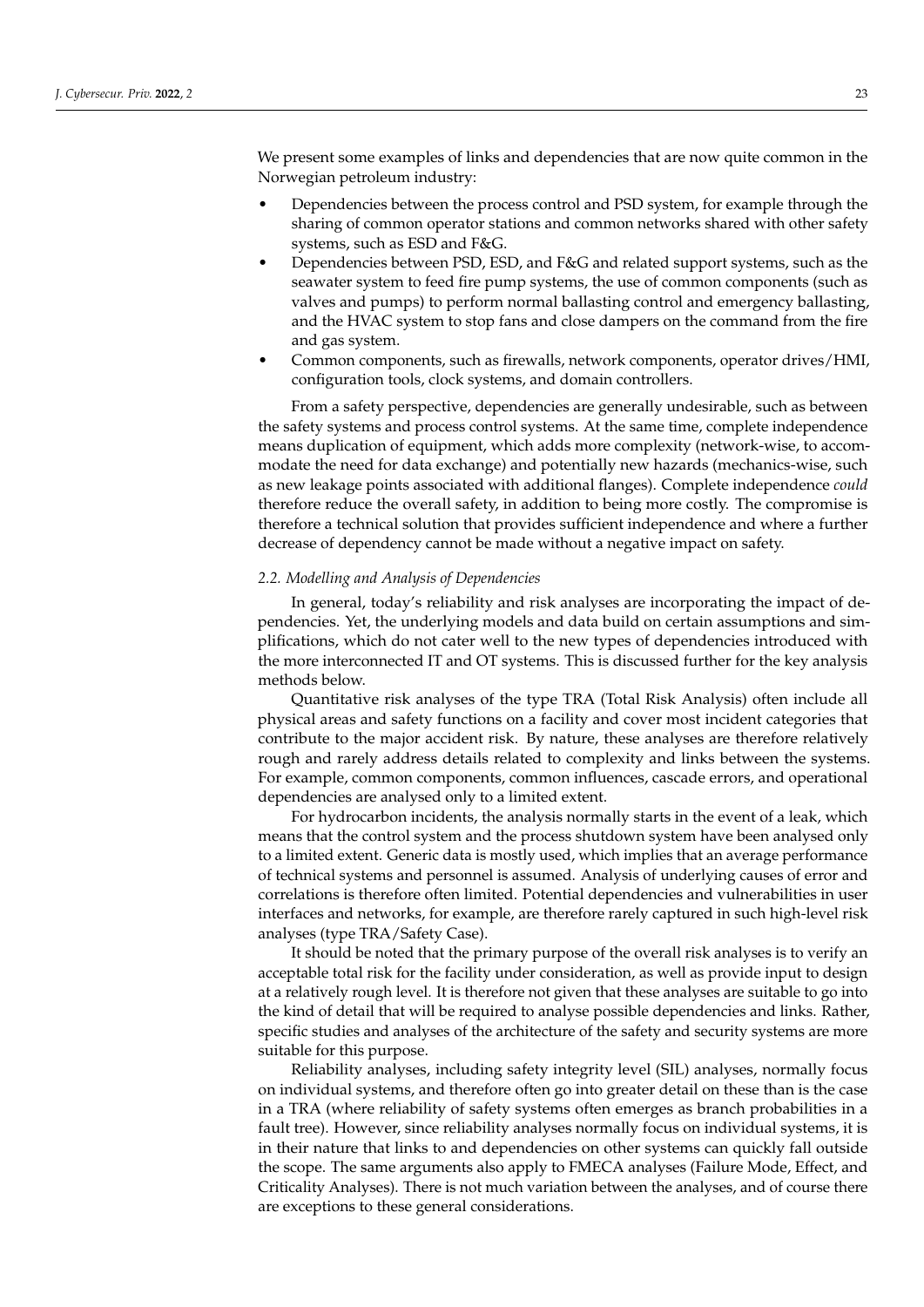Layer of Protection Analyses (LOPA) [\[5\]](#page-20-4) has become a popular method for determining risk reduction requirements and performance requirements for different layers of protection (safety features). On the Norwegian Continental Shelf (NCS), the methodology is often used as an alternative or supplement to the NOROG 070 [\[6\]](#page-20-5) guideline for the use of IEC 61508 [\[2\]](#page-20-1) and 61511 [\[3\]](#page-20-2) (with deterministic minimum SIL requirements). Simply put, the steps in LOPA are as follows:

- 1. Identify unwanted incidents.
- 2. For a given event, identify how often protection is needed to avoid this (demand rate).
- 3. Identify independent layers of protection (IPL) to avoid unwanted incidents.
- 4. Determine the risk reduction requirements for the various IPLs that provide protection.

Normally, these analyses derive their input parameters/numerical values from predefined tables and then multiply the probability of error (PFD) of the individual independent protections together to estimate the performance of all identified layers of protection seen in context.

Since the LOPA methodology itself places limited emphasis on special assessments of possible dependencies, the quality of any such assessment will largely depend on the competence of the LOPA team and, of course, the time and resource use allocated for the analyses. Some other challenges related to the follow-up of LOPA analyses are:

- 1. It is not verified that the demand rate and reliability of IPLs have the values retrieved from the tables.
- 2. It is not always verified in operation that the IPLs are maintained to maintain assumed performance throughout their lifetime.
- 3. It is very demanding to verify that assumptions related to goodness of manual intervention are fulfilled in operation.
- 4. It is not verified that the protective layers are truly independent (that  $\beta = 0$ ).

These observations are also supported by the original developers of LOPA [\[5\]](#page-20-4).

### *2.3. Functional Safety and ICT Security—Unintended and Intentional Risk Elements*

Historically, there has been a distinction in industry between administrative computer systems (office support systems) that process data and information (IT and ICT systems) and computer systems that monitor and control operations (OT systems) on production and drilling facilities.

The OT system (industrial automation and control system) is a collection of personnel, hardware, software, procedures, processes, and policies involved in the operation of the industrial process and that can affect or influence its safe, secure, and reliable operation. The Purdue model [\[7\]](#page-20-6) is a generalized network topology model for industrial facilities, and is often used as a reference architecture to organize systems and their interconnections. As shown in Figure [1,](#page-5-1) this model outlines the following principles:

- The network topology is split into several levels, here named 0, 1, 2, 3, 3.5, and 4, mainly to organize sub-networks according to their main purposes.
- The four lowest levels (0–3) cover the OT systems, while the highest level (4) is the IT system. The networks at levels 0–3 are sometimes referred to as the technical networks.
- The separation between the OT and IT systems is ensured through a demilitarized zone (DMZ), referred to as level 3.5.
- At each level, there may be one or more security zones, i.e., logical or physical grouping of systems that share common security requirements.
- Conduits are used to define the secured link between each zone.

The PSA's regulations refer to ICT systems as systems that address the need for the collection, processing, and dissemination of data and information (Cf. SF §15). Industrial ICT systems are generally used for OT systems that can control changes in physical equipment and processes, such as control and monitoring systems and security systems. The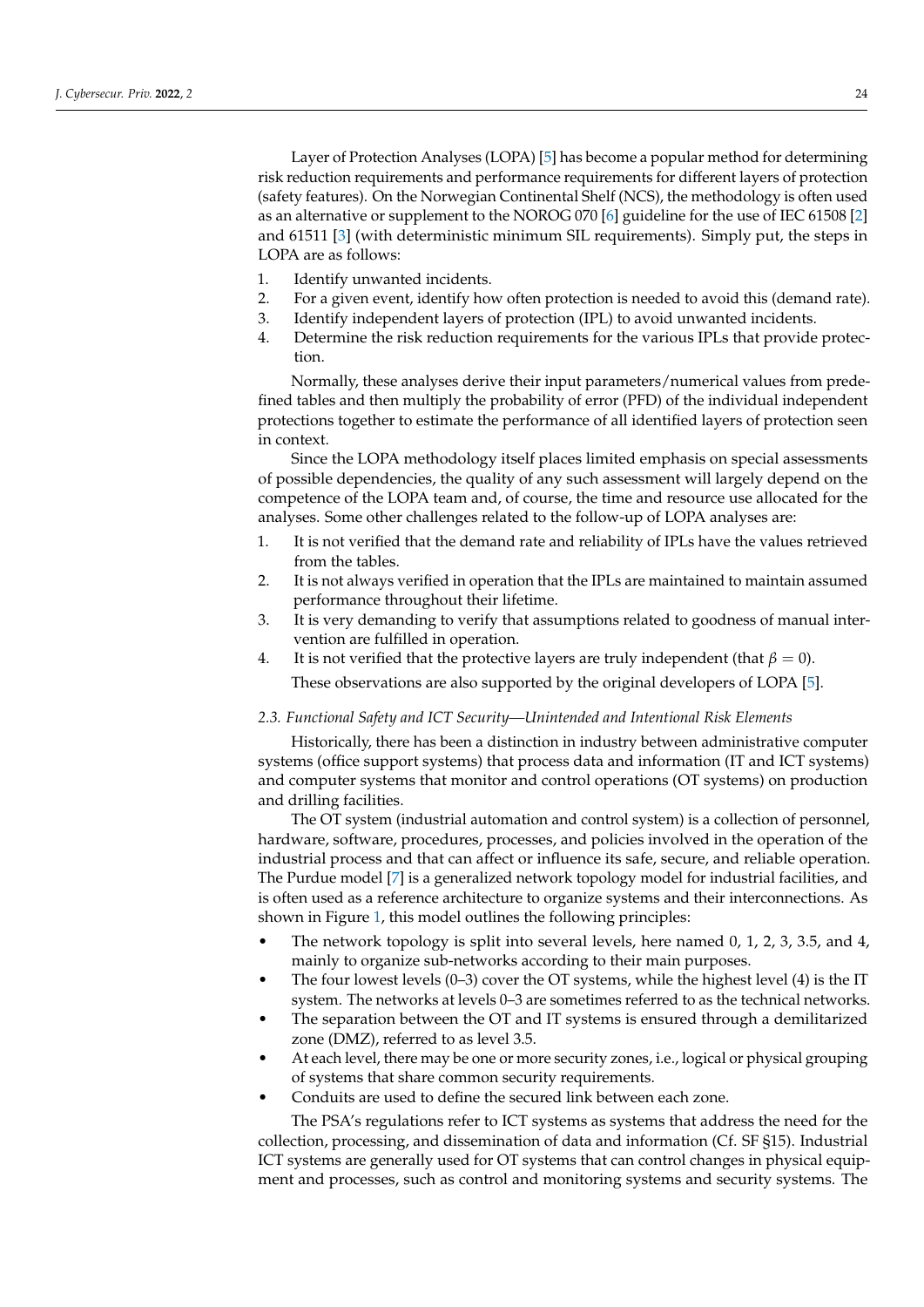PSA's area of authority in relation to ICT systems is mainly aimed at industrial ICT systems (OT systems) and, in particular, systems that have a barrier function (safety systems).

Safety has traditionally been linked to the need to protect people and the environment from the uncontrolled flow of energy as a result of accidental events and malfunctions. Technical safety encompasses many different types of technical barriers, while functional safety is used specifically for barriers implemented with electrical/electronic and programmable systems.

Safety is affected by ICT security in both IT and OT systems, and ICT events include both intentional actions and unintended incidents. Important attributes of the ICT system are confidentiality, integrity, and accessibility. Confidentiality, data protection, and information protection against intentional (malicious) actions are often emphasized in IT systems, while availability related to unintended events and error conditions is often emphasized in OT systems.

<span id="page-5-1"></span>

**Figure 1.** Example of network topology for an industrial facility. In addition to the Purdue levels, the figure also shows how components can be divided into zones (gray) and conduits (blue).

As a result of new links and dependencies between different systems, the energy area and information area will increasingly intervene.

It should be noted that the PSA's regulations and traditional barrier management have primarily been about controlling energy, and that the information area has been relevant to the extent that it can adversely affect the energy area and have the potential to cause physical damage.

### <span id="page-5-0"></span>**3. Standards, Guidelines, and Requirements for Independence**

The following discusses some relevant standards and guidelines with emphasis on the requirements for independence and proposed solutions beyond what is stated in the Petroleum Safety Authority Norway regulations. It should be noted that there are several other relevant international standards and guidelines published by, e.g., ISO/IEC, NIST, ABS, and DNV, on the functional safety and security of OT systems.

### *3.1. IEC 62443*

IEC 62443 [\[8\]](#page-20-7) is a series of standards designed to secure industrial communication networks and OT systems. The 62443 series is considered by many actors to be a natural framework for building and safeguarding security in OT systems and is, among other things, central to DNV's class notation "Cyber Secure" for maritime OT systems [\[9\]](#page-20-8). There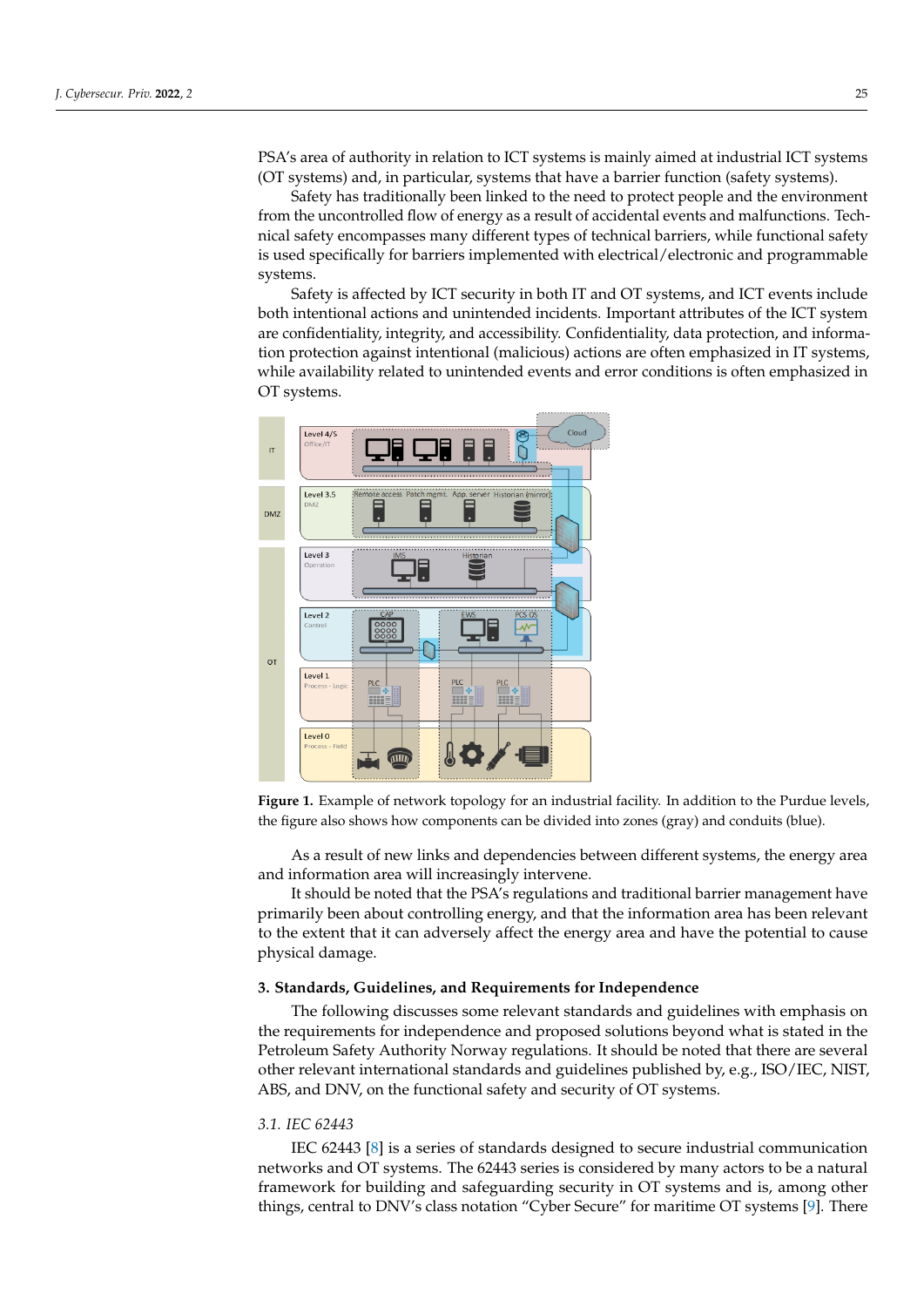is a limited focus on independence between 62443 series systems; however, some of the basic concepts are to divide systems and networks into appropriate zones and conduits, to group functions and devices based on criticality, and to minimize the consequences of undesirable incidents, see Figure [1.](#page-5-1) Furthermore, zones and conduits will protect devices and the links between them from undesirable outside influence.

The philosophy of zones and conduits helps to create independence; however, there are no specific requirements for full isolation/independence. The 62443 series proposes choosing network topology and security barriers based on risk assessments, and thus the degree of independence may vary between different applications/interpretations of 62443.

A key term in IEC 62443 is the "Security Level" (SL). The concept focuses on the fact that zones and conduits should be graded at different levels (SL1–SL4), and is in IEC 62443- 3-3 and IEC 62443-4-2 described as requirements for systems and components included in the different zones, respectively. Based on a risk assessment, these security levels represent a framework for determining the necessary protections and measures. The higher the SL, the greater the assessed risk and the higher the level of protection one should have against any malicious attacks.

The "Security Level Capability" a system or component can achieve depends on the degree of fulfilment of seven types of "Foundational Requirements"–FR. These are:

- FR1—Identification and Authentication Control.
- FR2—Use Control.
- FR3—System Integrity.
- FR4—Data Confidentiality.
- FR5—Restricted Data Flow.
- FR6 —Timely Response to Events.
- FR7—Resource Availability.

For each of the seven basic types of requirements, IEC 62443-3-3 describes a number of specific system requirements (SRs) and associated requirement enhancements that must be met to achieve a certain level of security (SL), and, to meet, for example, SL2, all requirements that are applicable for level 2 must be met for all seven basic requirements categories (FR1–FR7). Similarly, IEC 62443-4-2 contains a series of requirements that reflect the system requirements at the component level.

The standard is extensive and rich and is well suited for use in OT environments. It is international and well-known and thus facilitates common understanding and effective interaction between actors. The main disadvantage of this series is that it is demanding to familiarize oneself with, as it is so extensive. This is especially true for smaller players, who may find that they have to devote considerable resources to familiarize themselves with standards rather than specific safety work.

Sub-standards 3-3 and 4-2 contain requirements for systems and components related to the Security Levels (SLs), respectively. Which of the requirements to be chosen arises from a risk analysis and also an assessment from those who will operate/own the systems (through establishing a so-called "profile" with requirements). Application of, and possibly certification according to, IEC 62443 is not necessarily enough to assert that a system is completely independent, but it is reasonable to expect a significant degree of independence in systems that meet strict 62443 requirements. The value of a certificate depends on the requirements included in the certification, and it is up to the certification bodies to define good requirements specifications.

## *3.2. IEC 61508*

IEC 61508 [\[2\]](#page-20-1) is a generic functional safety standard and comprises, in total, seven parts of which the first four have the status as normative. That the standard is generic means that it applies to the design and operation of any safety system as long as it involves electrical/electronic/programmable electronic technologies. Manufacturers of safety systems at Purdue levels 0–2 will often apply this standard to qualify for for use in more than one industry sector.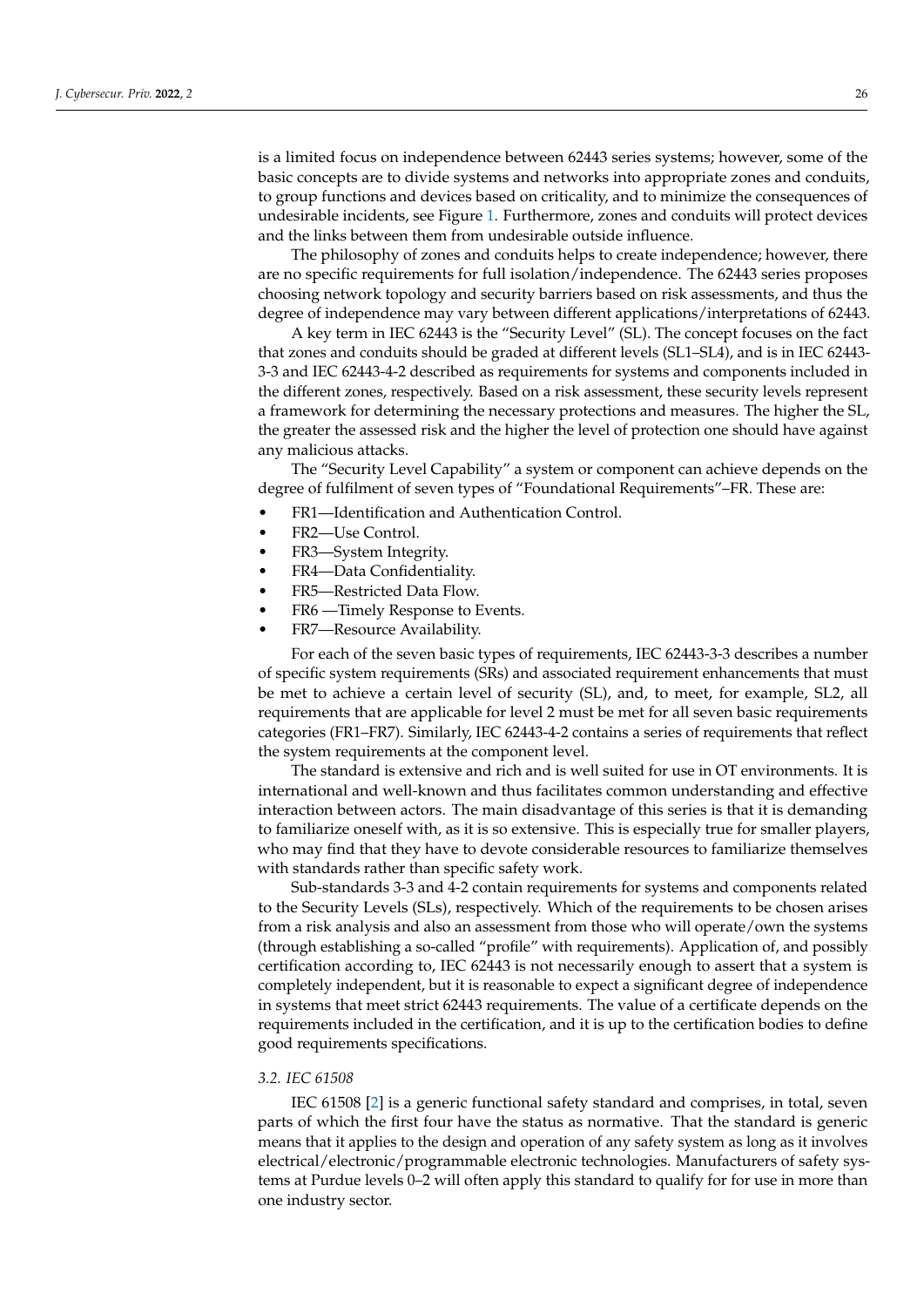IEC 62508, similar to the PSA's Facilities Regulations (§§ 32–34), requires that the control system shall be independent of the safety systems. When elaborating on the independence requirement, the wording "sufficiently low" about the probability of simultaneous errors is used, which has its parallel in Section [5](#page-11-0) of the Management Regulations that barriers shall be sufficiently independent. However, IEC 61508 elaborates somewhat on the requirement for independence by specifying that common components, auxiliary systems, and operational and testing procedures should be avoided.

# *3.3. IEC 61511*

IEC 61511 [\[3\]](#page-20-2) is the process sector specific standard that is based on IEC 61508. The standard has adopted the term "safety-instrumented system" (SIS) to denote any  $E/E/PE$  safety system that is separate from the (not safety-related) process control system (PCS). A reasonable interpretation of the standard is that SIS and PCS needs to be sufficiently independent as the SIS must be able to act upon events not managed by the PCS. The specific conditions for what is sufficient, is not defined by the standard. Here, the Norwegian Oil and Gas Association guideline GL 070 [\[6\]](#page-20-5) has proposed some examples for when common components can be allowed, considering that a sufficient capability and priority of SIS-functions is ensured.

# *3.4. DNV-RP-G108*

DNV-RP-G108 [\[10\]](#page-20-9) has extracted the most important elements for maritime OT systems from a range of IEC 62443 standards. DNV-RP-G108 is a useful summary of the most important content of IEC 62443.

DNV-RP-G108 (September 2017 version, revised in October 2021 in terms of the name change from DNV GL to DNV) is based on part 2-1, 2-4, 3-2, and 3-3 of the IEC 62443 series, and it is likely that new relevant parts and/or new versions of the aforementioned parts will be published. Furthermore, DNV plans to update DNV-RP-G108 in 2022. One should therefore be aware of which versions from the IEC 62443 series and which version of DNV-RP-G108 are in effect at all times, so as not to miss new information.

# <span id="page-7-0"></span>**4. Technological Trends, New ICT Systems, and Industrial Internet of Things (IIoT) Solutions**

In this section, technological trends, technologies and solutions that may lead to new dependencies and possible negative influences, partly as a result of new systems being able to be connected to technical networks are described. The list of technologies and concepts is not meant to be exhaustive but rather to reflect some of the technologies and trends that were discussed in the interviews with the industry.

A main challenge with the new solutions is that traditional layering is blurred when components are allowed to communicate autonomously, for instance, by use of Industry 4.0 concepts. The purpose of this chapter is to describe some of the key technologies and concepts that may influence the data exchange within OT and between OT and IT.

### <span id="page-7-1"></span>*4.1. Industry 4.0*

The term Industry 4.0 [\[11\]](#page-20-10) describes the fourth industrial revolution, or rather an evolution in which the internet merges with production and products. The Internet of Things (IoT) is a main driving force in this development, bringing the physical and digital world together, and it consists of four main parts: things, internet connections, data, and analytics.

In connection with Industry 4.0, new platforms are being explored for the seamless interconnection of equipment and data sharing. Industry 4.0 originated in the German manufacturing industry; however, the concept has gained acceptance worldwide as part of the general digitalisation trend.

With increased demand for efficiency within the oil and gas industry, technologies, such as cloud computing, big data, and IoT, are gradually being applied, replacing, or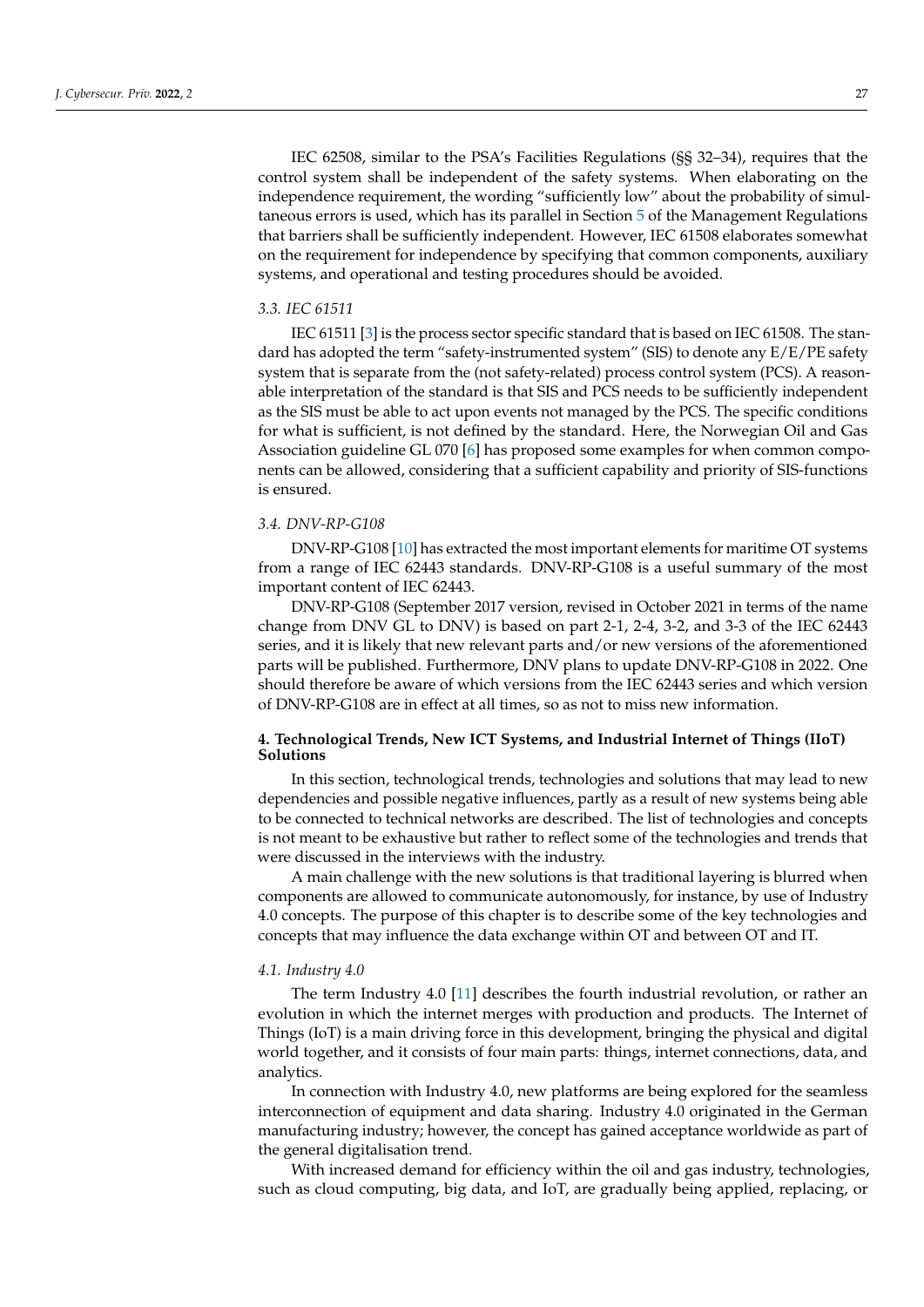evolving traditional industrial production technologies. To enable this transition, the oil and gas industry needs to embrace the nine pillar technologies of Industry 4.0: autonomous robots, digital twins, cloud computing, 3D printing, augmented reality, big data, the industrial internet of things (IIoT), cybersecurity, and system integration [\[12\]](#page-20-11).

Initially, the petroleum industry emphasized the development of cloud solutions where large amounts of data from facilities are collected and shared, but this has been done without major changes in the underlying networks and systems in OT. At the same time, new initiatives are being launched that target both the design of OT networks and equipment, both from German and global organizations. This includes requirements and solutions for integration and data exchange between field equipment, controllers, operator stations, servers, and clients for various applications.

At the core of the digitalisation process for Industry 4.0 lies the Reference Architecture Model (RAMI4.0), which describes how an asset can be converted into a digital representation and processed in the digital world [\[13\]](#page-20-12). While RAMI 4.0 provides the overall framework for how system integration should occur, there are several competing platforms that describe how this can be solved practically within both OT and the IT network, including, for instance Open Process Automation (OPA), Modular Type Package (MTP), and Namur Open architecture (NOA). Namur is covered in more detail in Section [4.3.](#page-8-0)

In summary, great expectations have been created for the gains by using Asset Administration Shell (AAS), which is the implementation of a digital twin to realize RAMI 4.0. At the same time, this raises concerns that the traditional divisions built into networks and between systems may be erased. Both tools and code, for example for AAS, are published and further developed through open websites (github) as a kind of industry effort. Despite the fact that the various platforms (OPA, MTP, NOA, and AAS) claim to safeguard cybersecurity, the solutions also represent the risk of new vulnerabilities through new network structures and ways of exchanging data.

## *4.2. OPC UA*

Open Platform Communication Unified Architecture (OPC UA) [\[14\]](#page-20-13) is a standard for industrial communication and information modelling that was first published in 2008 and has been increasingly adopted in recent years. OPC UA is, as the name implies, an open standard, and the purpose of the standard is to ensure the secure and platform-independent exchange of data at the field equipment level and between OT and IT.

Finding good solutions for this is becoming increasingly relevant as more field data becomes available. The OPC UA has been adopted by several sectors and is often described as the protocol that can bring data from the field equipment to the office network and/or cloud. The process industry often represents this exchange of data using the "ISA-95 reference architecture/Purdue model". The OPC UA has also become more international as the IEC has issued a number of OPC UA standards.

## <span id="page-8-0"></span>*4.3. Namur Open Architecture*

NAMUR Open Architecture (NOA) [\[15\]](#page-21-0) is a framework that will simplify the introduction of principles and solutions related to Industry 4.0, digitalization and industrial IoT in the process industry. NOA describes how information exchange between process control systems and the new area "monitoring and optimization (M+O)" can be performed with open interfaces based on data diodes to ensure adequate information security.

NOA is intended for existing brownfield processing plants where, in terms of cost and complexity, it is unrealistic to change the basic principles of the automation pyramid and the Purdue model's layering. NOA shall thus safeguard the integrity of process control systems (OT) while making data and information from controllers and I/O devices available for further analysis and processing in the IT domain (M+O).

In this context, a concept called "NOA diodes" will provide one-way communication with adequate mechanisms for information security. NOA also defines a solution for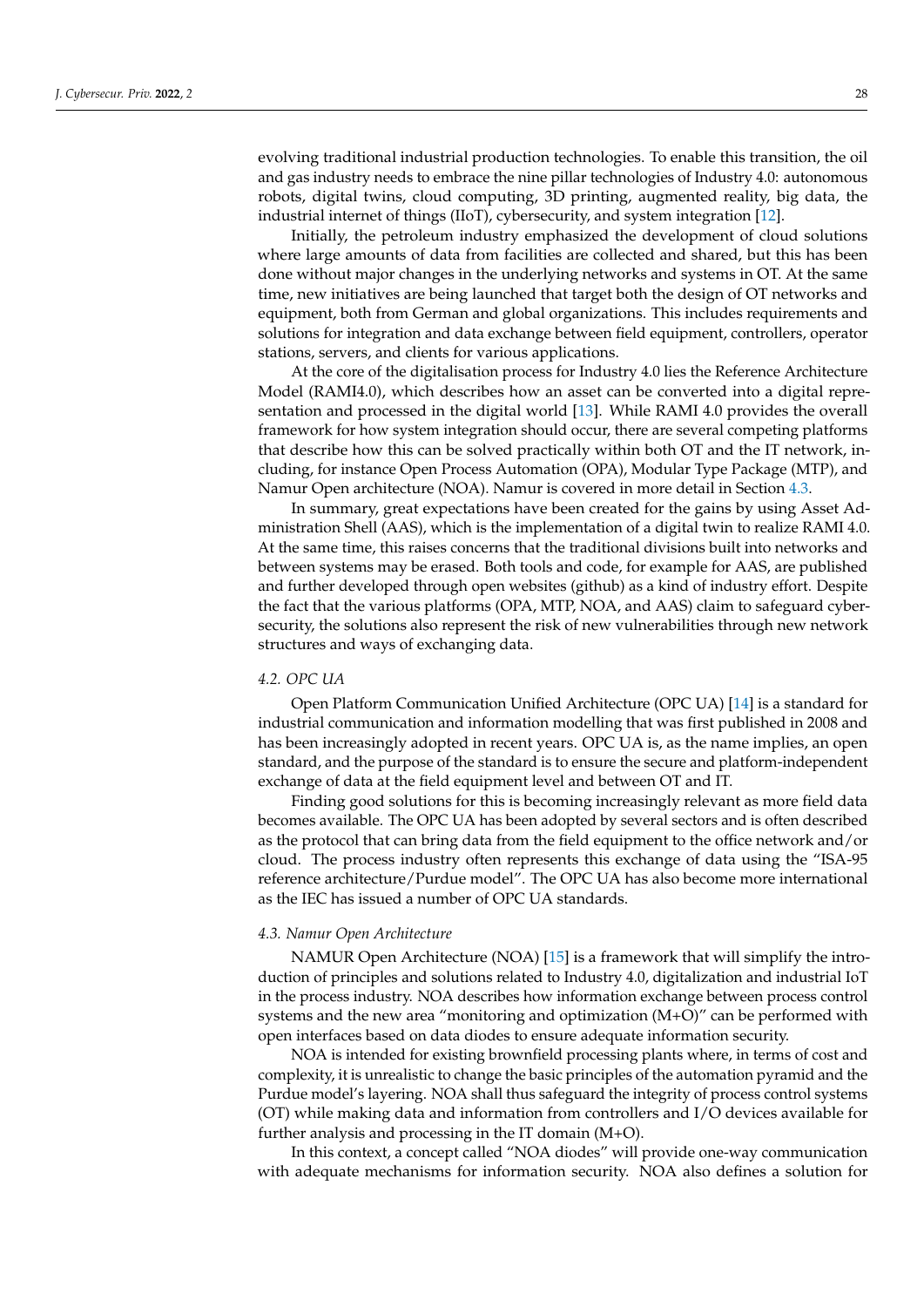communicating, e.g., new set points for process control from M+O back to the OT systems, but details of how this will be implemented as of November 2021 are not fully specified.

An important limitation of NOA is that communication to and from safety instrumented systems (SIS) is not part of the standard. It is explicitly stated that the concepts in NOA should not be used for this purpose. Awareness in the petroleum industry around this will be important in order to ensure independence by reducing the risk that NOA will, in the future, be used to extract information from systems that safeguard functional safety.

## *4.4. Digital Twins, Big Data, and the IIoT*

There are several definitions of a digital twin. In 2010, the National Aeronautics and Space Administration (NASA) stated that a digital twin is an "integrated multi-physics, multi-scale, probabilistic simulation of a vehicle or system that uses the best available physical models, sensor updates, fleet history, etc., to mirror the life of its flying twin" [\[16\]](#page-21-1). According to this definition, the digital twin is a detailed simulation model of a system, with the intention to reproduce its physical behaviour as closely as possible in a digital world [\[17\]](#page-21-2).

However, a more suitable definition for the purpose of using the digital twin for asset performance management was defined by Hicks: "A Digital Twin is an appropriately synchronised body of useful information (structure, function, and behaviour) of a physical entity in virtual space, with flows of information that enable convergence between the physical and virtual states" [\[18\]](#page-21-3).

Big data can be defined as a large amount of unstructured or structured data from a variety of sources [\[12\]](#page-20-11). The potential of big data has not yet been fulfilled within the oil and gas industry, even though large amount of data are generated on a daily basis. A great amount of historical data are also available, and it is expected that the use of this data could produce great value. However, in the same way as for digital twins, the flow of information that can be required for some of the relevant applications of big data can introduce new vulnerabilities.

The industrial internet of things (IIoT) refers to a subset of IoT that is focused on improving safety and efficiency in industrial environment where failures can lead to dangerous situations. IIoT integrates sensors, instruments, and communication technology to enable data collection, exchange, and analysis to with the intention to improve productivity and efficiency as well as other economic benefits [\[12\]](#page-20-11).

The flow of information required for digital twins, big data, and the IIoT can, as already stated in Section [4.1,](#page-7-1) introduce new vulnerabilities and dependencies that must be appropriately handled.

## *4.5. Data Diode*

A data diode is a physical network component that, when connecting network *A* with network *B*, can guarantee that data can flow from *A* to *B*, but not from *B* to *A*. There are a number of different ways to implement a data diode; an early suggestion from Kang and Moskowitz [\[19\]](#page-21-4) involved a trusted process that wrote to a communication buffer (i.e., a queue), and another trusted process that read from the other end of the communication buffer.

However, many such data diodes were designed to ensure confidentiality in situations with data moving from a lower classification level (e.g., "Confidential") to a higher classification level (e.g., "Secret"). This is in line with the Bell–LaPadula model; however, in our case, the situation is the other way around: we want to communicate data from a high-integrity zone to a zone with lower integrity requirements; and we are not concerned with confidentiality but concerned that the equipment in the latter zone cannot affect equipment in the former (functional independence).

The solution from Kang and Moskwitz was quite complicated, and later solutions exemplified by Jones and Bowersox [\[20\]](#page-21-5) were rather based on the use of an LED and a phototransistor. In principle, this is the same as taking a fibre-optic interface where you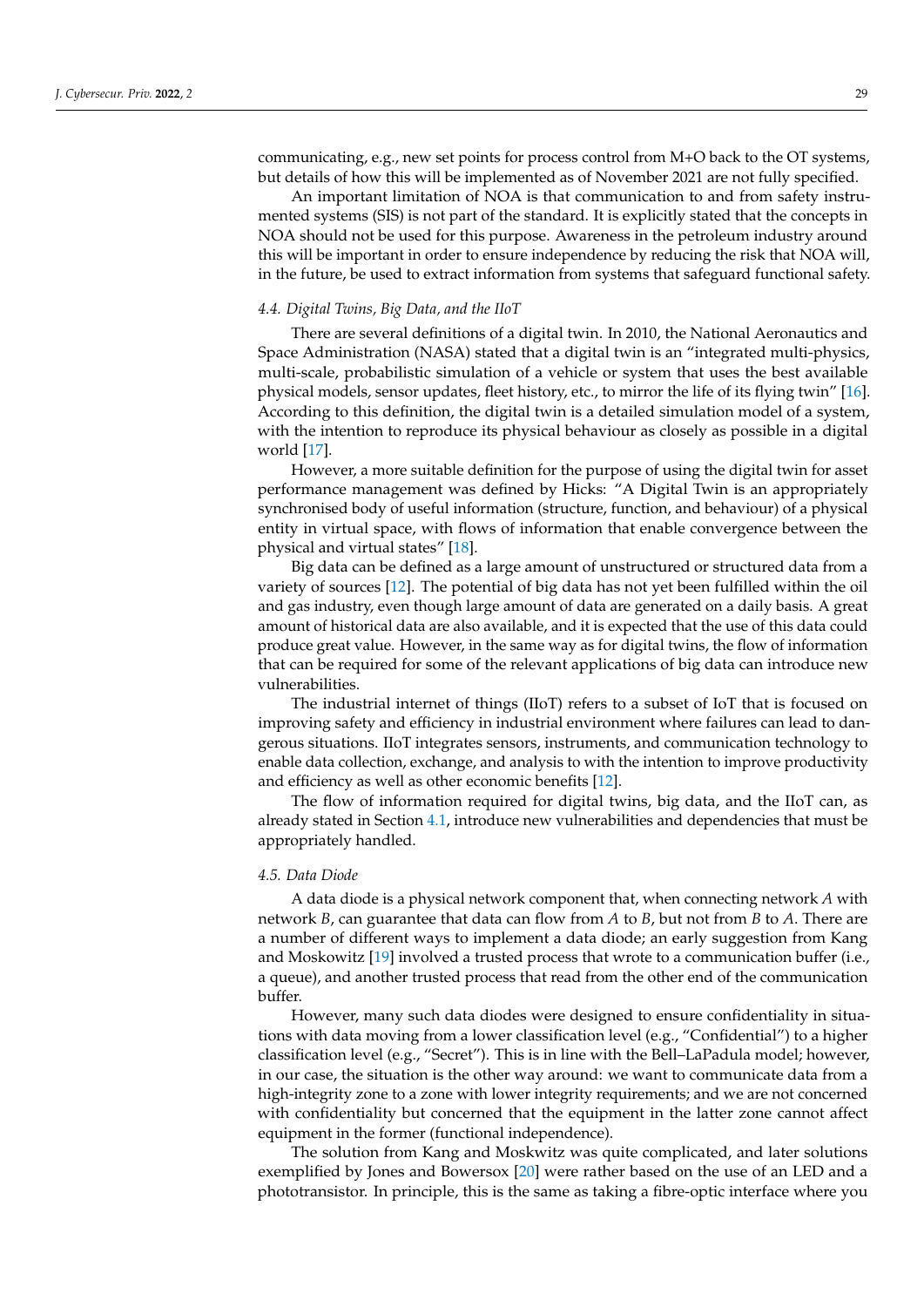physically remove the return fibre.There are a large number of data diodes from different providers that have been evaluated according to the Common Criteria at the highest level [\[21\]](#page-21-6).

The data diode is an attractive solution in the way that it can physically guarantee that *A* is independent of *B* if the data diode represents the only connection between the two. In the meantime, it may present a problem if there is a need for *A* to be updated or reconfigured from *B*.

In this case, there would be a need for some way to bypass the data diode; on a device, this may be that maintenance personnel physically travel out to make the changes, but this of course appears to be very cumbersome. In practice, this means that many people who use data diodes at the same time create "additional solutions" that make it possible to connect to *A* from *B* (and elsewhere); this would mean that the independence guarantee represented by the data diode would no longer be real.

## *4.6. Edge Devices*

Edge devices appear to be increasingly used to extract data from the OT systems. There is no unambiguous definition, other than that they are used on the edge of what is otherwise available by IT/OT. The technology and protocols are also not unambiguous but depend on the supplier and who will retrieve data. There are several reasons why these devices are used:

- Information may be lost on the way through the layers of the Purdue model because one may want to reduce bandwidth and storage needs, such as:
	- **–** Only sending averages for a time interval.
	- **–** Not sending over all values.
	- **–** Updating values only when they have changed since the last time.
- One wants to retrieve information other than what is available and mounts IIoT devices that can extract other information.

This solution initially looks permissible; however, one must bear in mind that, in order to realize a lossless transfer, one must use a protocol that has messages both ways. One must either inquire about values or sign on to receive, and this requires good protection to prevent anything else from joining these messages.

In particular, where information is extracted from devices that are part of safety functions, it is critical to protect against "stowaways". To avoid problems with operations, one must generally also protect the PCS. Such protections can be demanding especially for "cheap" devices where one does not have enough computing power and battery capacity, especially in wireless devices and also, for example, in a pressure transmitter.

## *4.7. Handheld Devices*

Handheld devices are an example of new ICT systems that are connected to technical networks. The information presented in handheld devices may be used as a substrate for work in the processing plant, for example, to check the pressure and conditions of part of the process before opening a manhole for internal inspection and work. Even if all formalities, such as work permits, are in order, one can imagine that a dangerous situation could occur if the handheld device incorrectly shows that the pressure has been evacuated, and the operator opens the manhole because he trusts this information.

#### *4.8. Wireless Instrumentation*

Wireless instrumentation presents some of the same challenges as handheld devices. A wireless detector can be connected to the F&G node with its own dedicated network that has nothing in common with other networks so that the information does not have to be brought down through the DMZ. The fact that the detector uses a protocol based on the same principles as the PROFIsafe does not provide a satisfactory solution to protect against such penetration of the DMZ.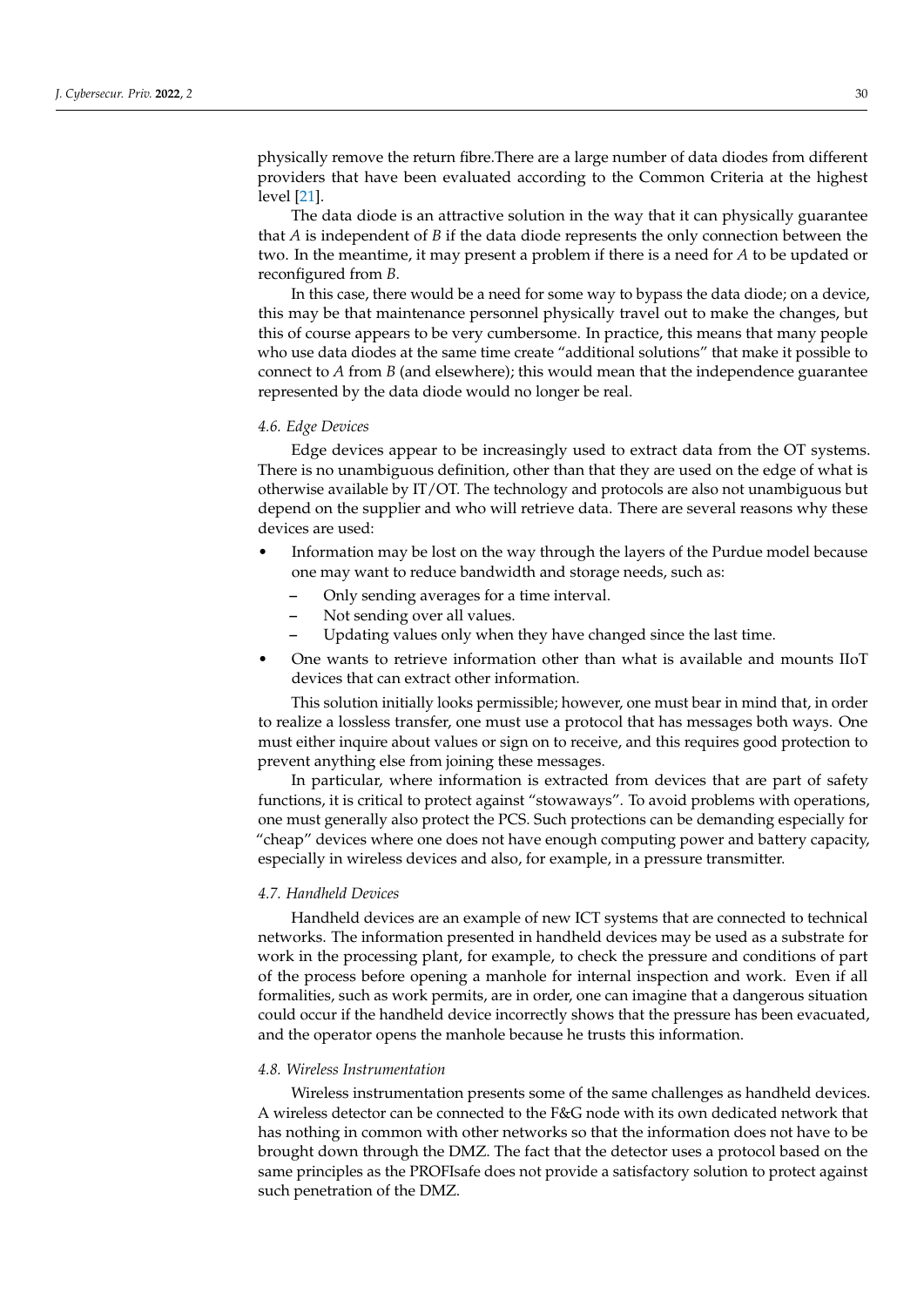## <span id="page-11-0"></span>**5. Measures to Resist Cyberattacks**

The importance of cyber security in the petroleum domain has been acknowledged for more than a decade [\[22,](#page-21-7)[23\]](#page-21-8), and after some spectacular attacks in the broader energy sector [\[24](#page-21-9)[,25\]](#page-21-10), industry actors would be justified in feeling that cyber threats are coming uncomfortably close to home [\[26\]](#page-21-11). Common good practice for secure computing is largely applicable to OT systems [\[27\]](#page-21-12), and can profitably be combined with, e.g., the NIST Cybersecurity Framework [\[28\]](#page-21-13).

A cyberattack may target one or more systems within OT or IT, often by first obtaining unauthorized privileges at some ICT resources that can be used to control and command the attack. If a System *A* can be subjected to cyberattacks from a System *B*, this would be a threat to the independence of System *A*. Consequently, a system will have to be protected from cyberattacks to truly be independent.

In this context, we are most concerned with cyberattacks that can affect the integrity and availability of systems and data and which can ultimately affect independence. In terms of data, we can most often solve this by building blocks of encryption, message authentication, and/or digital signatures. It is also common to divide into different zones, which often assumes that different forms of conduits are used for communication between the zones. A special case is the use of data diodes to ensure that communication can go from one zone to another but not back again. These topics are described in more detail in the following subsections.

Software can be subjected to attack, and a successful attack can enable an actor to change the behaviour of a system; this may affect the independence. For proprietary software, it is important to follow good software security practices to make sure that the software does what it is intended to do, even when exposed to a malicious influence. Of course, this should also be sought for software from an external supplier; however, there is often less control in that case. Thus, it will most often also be necessary to use network mechanisms that limit which actors are able to (attempt to) communicate with software that may affect functional security.

## *5.1. Communication for Functional Safety*

IEC 61508 states that when a safety function is dependent on communication, the communication system should be regarded as a component of the safety function. Functionally safe communication can then be achieved by one of two methods:

- I The entire communication channel (including the endpoints) is designed, developed, and validated according to the IEC 61508 and either IEC 61784-3 or EN 50159.
- II Parts of the communication channel are not designed, developed, or validated in accordance with IEC 61508, are endpoints only (transceiver). In this case, necessary measures for safe error handling of the communication system as a whole shall nevertheless be implemented in accordance with either IEC 61784-3 or EN 50159.

Method I is called "whitechanneling" and requires the development of a dedicated communication system solely for secure communication. In most cases, this is very timeconsuming and costly and is thus not widespread. Method II is called "blackchanneling" and involves adding safety features to the endpoints of the communication in order to avoid certification of the entire communication system.

IEC 61784-3 for industrial communication networks defines principles for the transmission of safety-related messages between participants in a distributed fieldbus network in accordance with requirements for black channel in IEC 61508. IEC 61784-3 also describes one set of profiles for safe communication for a selection of fieldbus standards:

- Profile 1: Functional safety with FOUNDATION Fieldbus.
- Profile 2: Functional safety with Common Industrial Protocol (CIP).
- Profile 3: Functional safety with PROFIBUS and PROFINET.
- Profile 6: Functional safety with INTERBUS.
- Profile 8: Functional safety with CC-Link.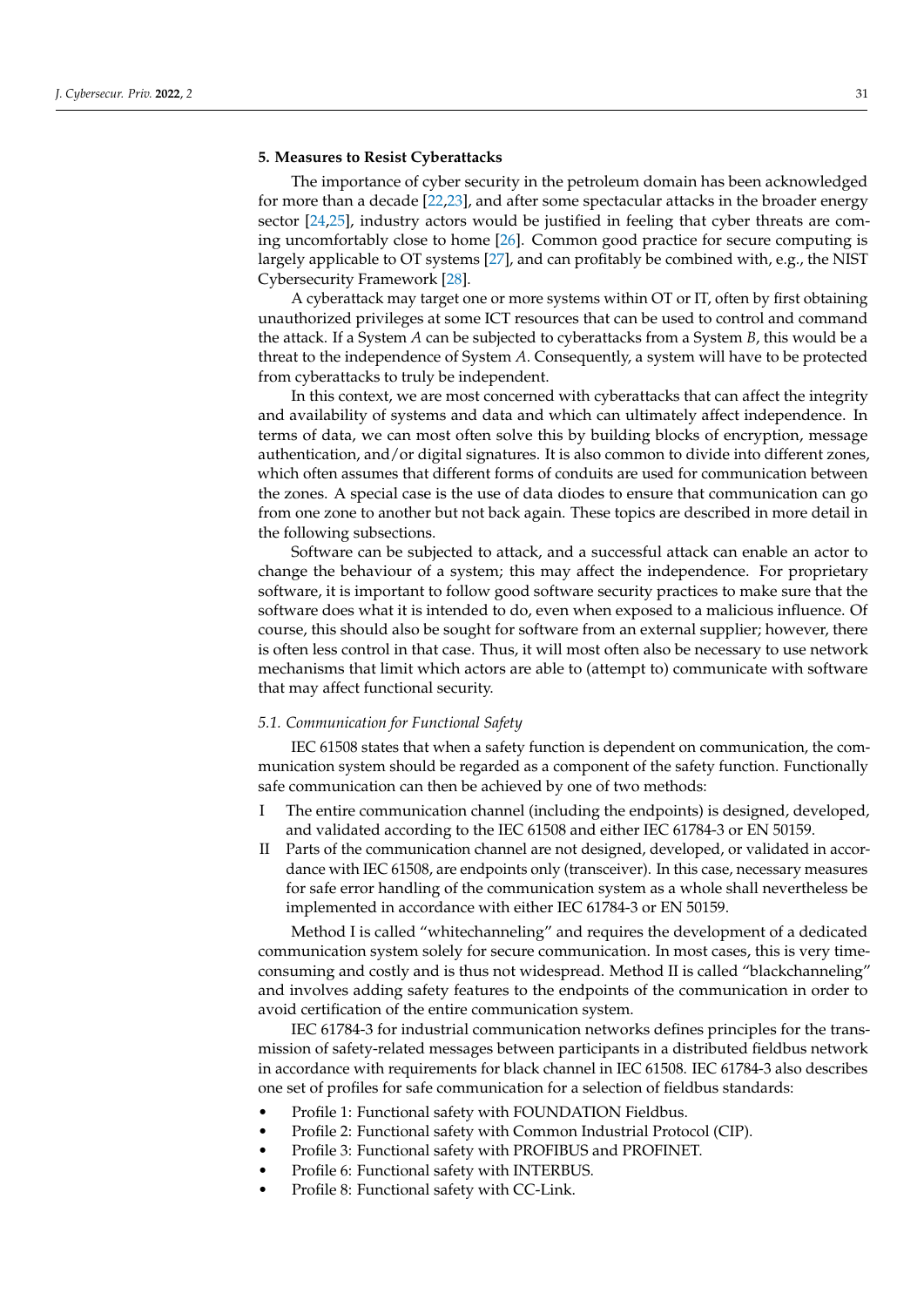- Profile 12: Functional safety with EtherCAT.
- Profile 13: Functional safety with Ethernet POWERLINK.
- Profile 14: Functional safety with Enhanced Performance Architecture (EPA).

Each of these profiles is specified under IEC 61784-3-x, e.g., IEC 61784-3-3 addresses functional safety for PROFIBUS and PROFINET—a profile called PROFISafe. The secure communications profiles are based on the underlying protocols and are transmitted on the same network/cable as other messages. However, the utility message is extended with the following information:

- A safety code that should be able to detect accidental errors of a random and systematic nature in messages.
- Unique sender and recipient identification for the message.
- Sequence number of the message.
- When the next message should arrive at the recipient.

Although the profiles in IEC 61784-3 address various communication channel error modes, the standard is somewhat inadequate when it comes to information security coverage. Reference is made to IEC 61784-4 for fieldbus-related security and to IEC 62443 for general security, but without any further explanation or requirements regarding how it should be implemented.

Unfortunately, it is not difficult for unauthorized persons to manipulate messages without it being detected by the mechanisms of these profiles; this can affect safety. Neither is there any protection against other traffic being adversely affected. The only thing these profiles ensure is that the recipient goes to a predefined safe state if any error is detected on the transfer.

In the context of closer integration between process control and safety systems and the fact that several different industrial ICT systems and IIoT solutions are connected to technical networks, existing security systems should be required to be certified in accordance with the regulations. IEC 61784-3 has sufficient mechanisms for information security. Protection against unauthorized access can then be done in two ways:

- Encryption of the contents of messages sent to and from components being part of the same safety function.
- Location of the entire SIS within a separate zone as defined in IEC 62443.

Of these two procedures, the first will require a change in communication elements in the safety function, with subsequent time-consuming and costly re-certification. The second procedure avoids changing the SIS by preventing unauthorized access to the communication channel using zones and conduits as defined in IEC 62443.

### *5.2. Encryption*

An important vulnerability in today's OT systems is that they often contain older equipment that does not have built-in support for cryptography. This means that high data integrity depends on good shell protection. Digital signatures or message authentication codes (MAC), which provide the ability to verify that data is authentic and has not been altered, are not usually used in OT systems. DNV-RP-G108 [\[10\]](#page-20-9) contains the following recommendation:

- Symmetric encryption: AES 128 or better.
- Asymmetric encryption: RSA 2048 or better.
- Hash: SHA-224 or better.

There has been a previously widespread misconception that encrypting a communication channel (for example, in the form of a Virtual Private Network) makes it impossible to manipulate the data transmitted without it being detected by the recipient. In recent years, however, the IT industry has had to accept that such guarantees can only be given if one of the more closely defined protocols for authenticated encryption is used, such as AES-GCM [\[29\]](#page-21-14) or AES-CCM [\[30\]](#page-21-15).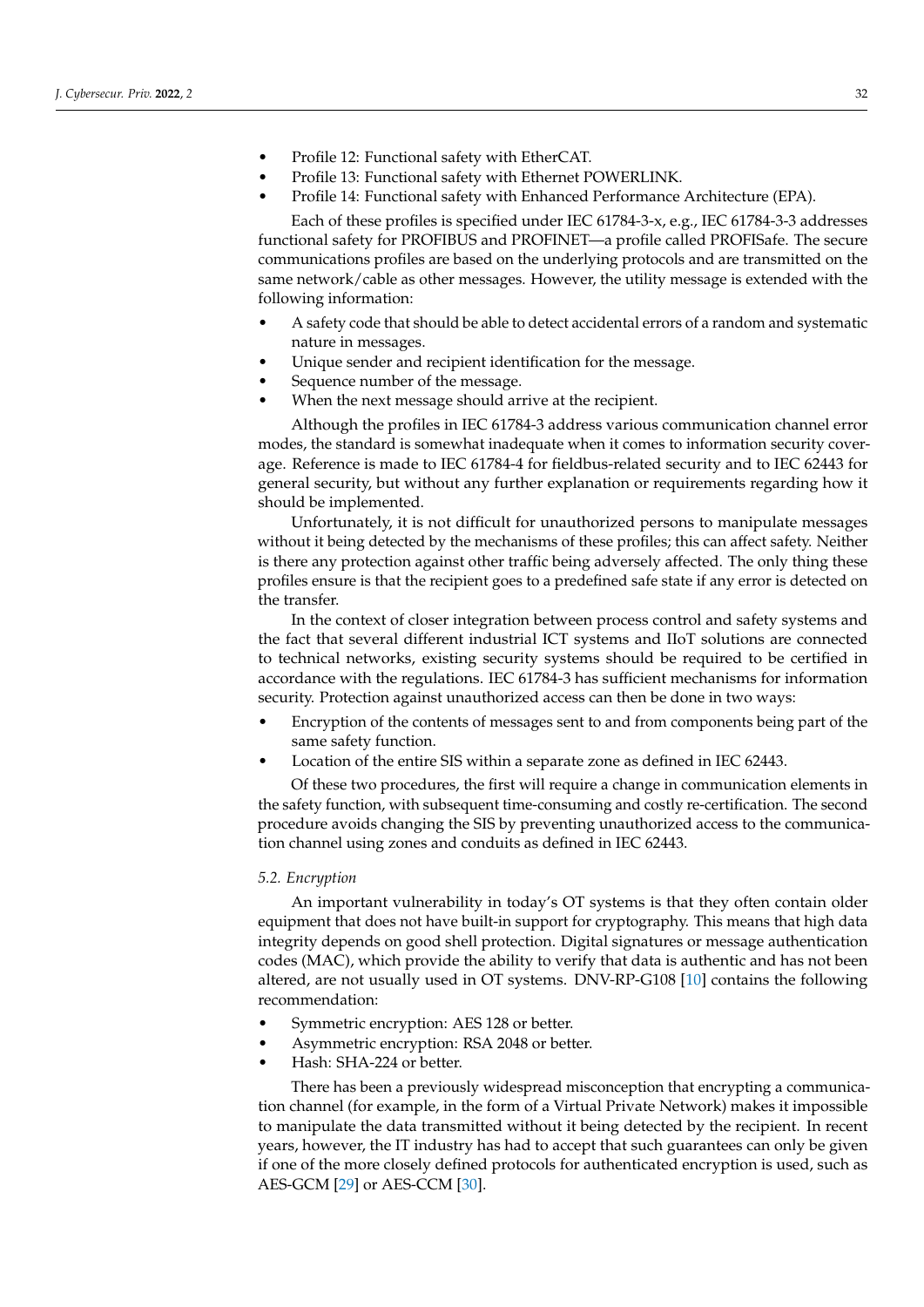If quantum computers become available in the short term, this will lead to dramatic changes in which algorithms and key lengths provide sufficient levels of security [\[31\]](#page-21-16). If this is to be taken into account, this may, among other things, have the following consequences:

- Today's public-key algorithms that rely on discrete log or factorization of large numbers (Diffie–Hellman, RSA, and ECC are the most common examples) need to be replaced with quantum-safe options.
- The key length of symmetric encryption algorithms (AES) must be doubled—256 bits or more.
- The length of hashes must be doubled (SHA3-384 or SHA3-512).

As of today, there is no consensus on which public-key algorithm to choose; however, various alternatives are being developed. Authenticated encryption does not appear to be an issue that receives a great deal of attention in the petroleum industry; neither is quantum-proof encryption.

Depending on the choice of profile in IEC 62443, encryption requirements may apply, and the OPC UA may also include encryption. There are also drawbacks to using encrypted messages within OT due to the fact that signature-based IDs (Snort, Suricata, Bro. . .) will not be able to detect intrusion attempts. Network monitoring will then also become more difficult. For individual applications, it is possible to consider proxy solutions that decrypt the traffic entering/exiting specific zones.

Encryption between devices in OT has not been implemented on Norwegian facilities, partly because the equipment used today rarely supports the encryption of traffic, and partly because encryption/decryption requires resources and may come at the expense of response time and the possibilities for exchanging information between the individual systems, and the operator interface may also be slower. Shell protection in the form of zones and conduits according to IEC 62443 may, in the short term, represent a better solution for OT systems.

There are SIL 4 certified hardwired safety systems in accordance with IEC 61508, where logic cannot be influenced via ICT systems. The logic is not vulnerable to ICT threats, and information and status can be extracted, for example, with OPC (but the OPC part has not yet been certified according to current IEC 62443 standards). This means that logic does not need protection against ICT threats, while the information on OPC has the same challenge as other software-based infrastructure.

## *5.3. Properties of Zones and Conduits*

The concept of zones and conduits as illustrated in Figure [1](#page-5-1) is often pointed to as the solution to protect against undesirable external influence; however, these concepts do not guarantee independence, partly because the scope of proposed measures will depend on the application, established SL, what requirements are actually implemented, and the fact that all systems/components within a zone cannot necessarily be implemented with the given SL requirements for the zone.

Requirements for the implementation of zones and conduits are given in different parts of the IEC 62443 standard series. Below are some issues that can be solved if relevant measures have been implemented:

- A conduit between two zones can be made to protect against undesirable influences, also through the conduit, but this is not part of the requirements that follow directly from the level (SL, Security level) and other requirements for conduits and zones in IEC 62443. Such protection must either be realized in the conduit or at the receiver if one is not to be able to influence SIS from other systems. (IEC 62443-2-4, SP.05.02). This means that requirements of the type stated in NOG 070 are still necessary.
- In IEC 62443, there is a possibility that the safety systems (SIS) may be logically or physically separated in zones that are different from those containing those systems that are not safety systems (PCS). If they cannot be separated, both must be in the same safety-related zone. (IEC 62443-3-2 Chapter 4.4.4). For devices in the same zone, the standard does not provide any protection or independence.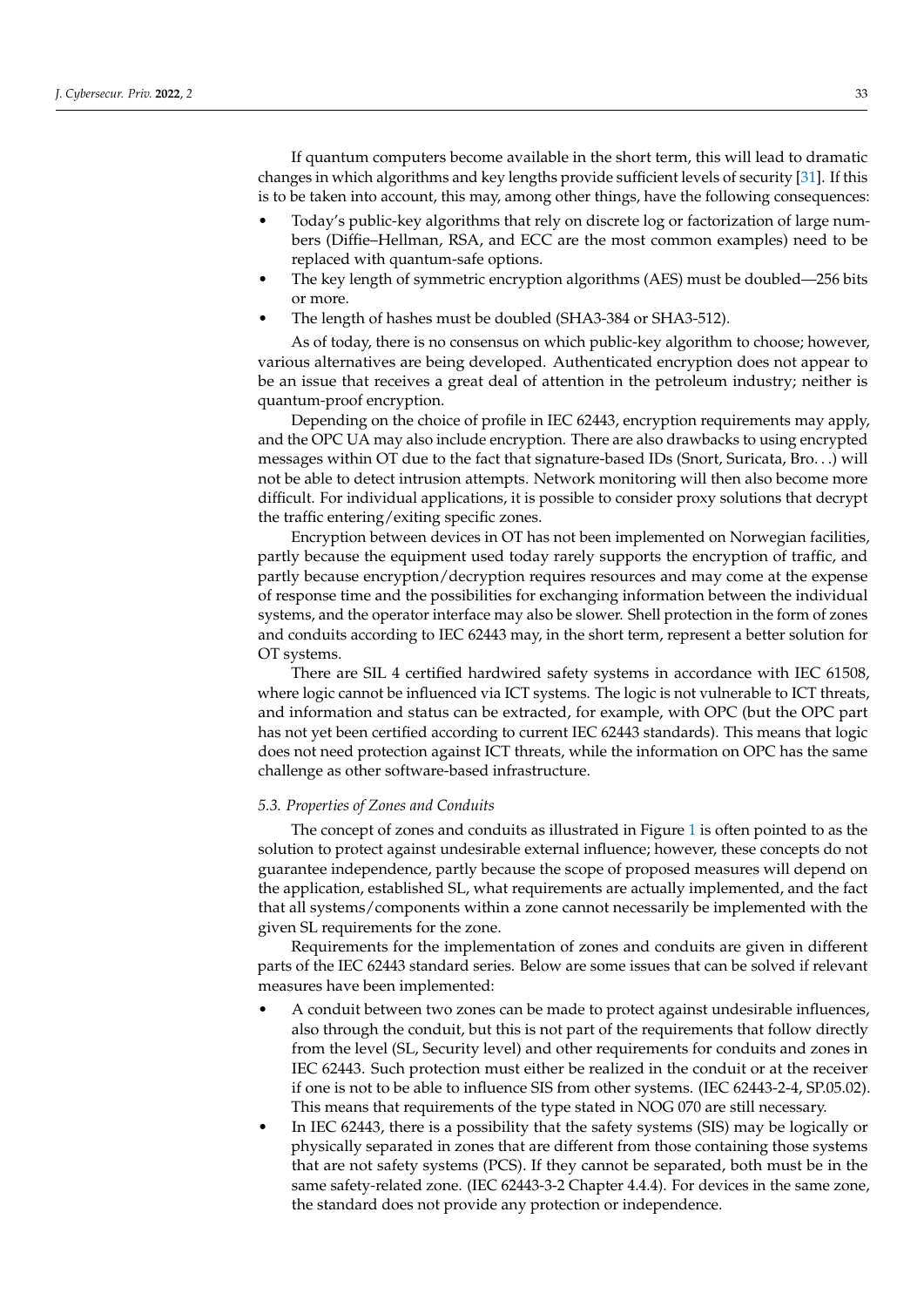• Configuring SIS on remote access may prevent configuration. This must also be verified by an independent third party. (IEC 62443-2-4, SP.05.09)

The measures found in 62443-2-4 are described as opportunities (or capabilities) that a supplier should be able to offer a plant owner and are not explicitly linked to the security level (SL). On the other hand, the requirements of IEC 62443-3-3 (for systems) and IEC 62443- 4-2 (for components) are linked to a fixed SL, which in turn shall appear as a result of risk assessments. However, it is the plant owner who ultimately decides which requirements should actually be implemented, typically by establishing a "profile". It is therefore essential that this profile includes the requirements that one believes are important for providing as much independence as possible.

## *5.4. OPC UA PubSub as an Approach to Computer Diodes*

Publish-Subscribe (PubSub) is described in OPC UA part 14 [\[32\]](#page-21-17). The model can be illustrated as in Figure [2;](#page-14-0) one or more entities that publish data and one or more entities that subscribe to data. This is done through a middleware that can be implemented in different ways. Essentially, all the devices can be "normal" OPC UA devices that communicate in the usual way, but one explicit option is to use a UDP datagram without a receipt. In this case, it will be possible to place a "unidirectional gateway" (i.e., data diode) between the manufacturer and the consumer (see Figure [3\)](#page-15-0).

<span id="page-14-0"></span>

**Figure 2.** OPC UA PubSub model.

PubSub claims to support signing or signing and encryption (although references to a shared key between publisher and subscriber would indicate that what is involved is a Message Authentication Code rather than a digital signature). Individual data items are grouped into a "DataSetMessage", and several of these can again be grouped into a "NetworkMessage", which eventually makes up the payload in a transport protocol message (in our case, UDP). If there are several subscribers, one can use UDP multicast addresses; however, for our purposes, it is assumed that UDP unicast addresses will suffice.

The data field in "DataSetMessage" consists of the information specified in Table [1.](#page-15-1) The most important ones here are an ID that identifies the sender, a sequence number, and a timestamp.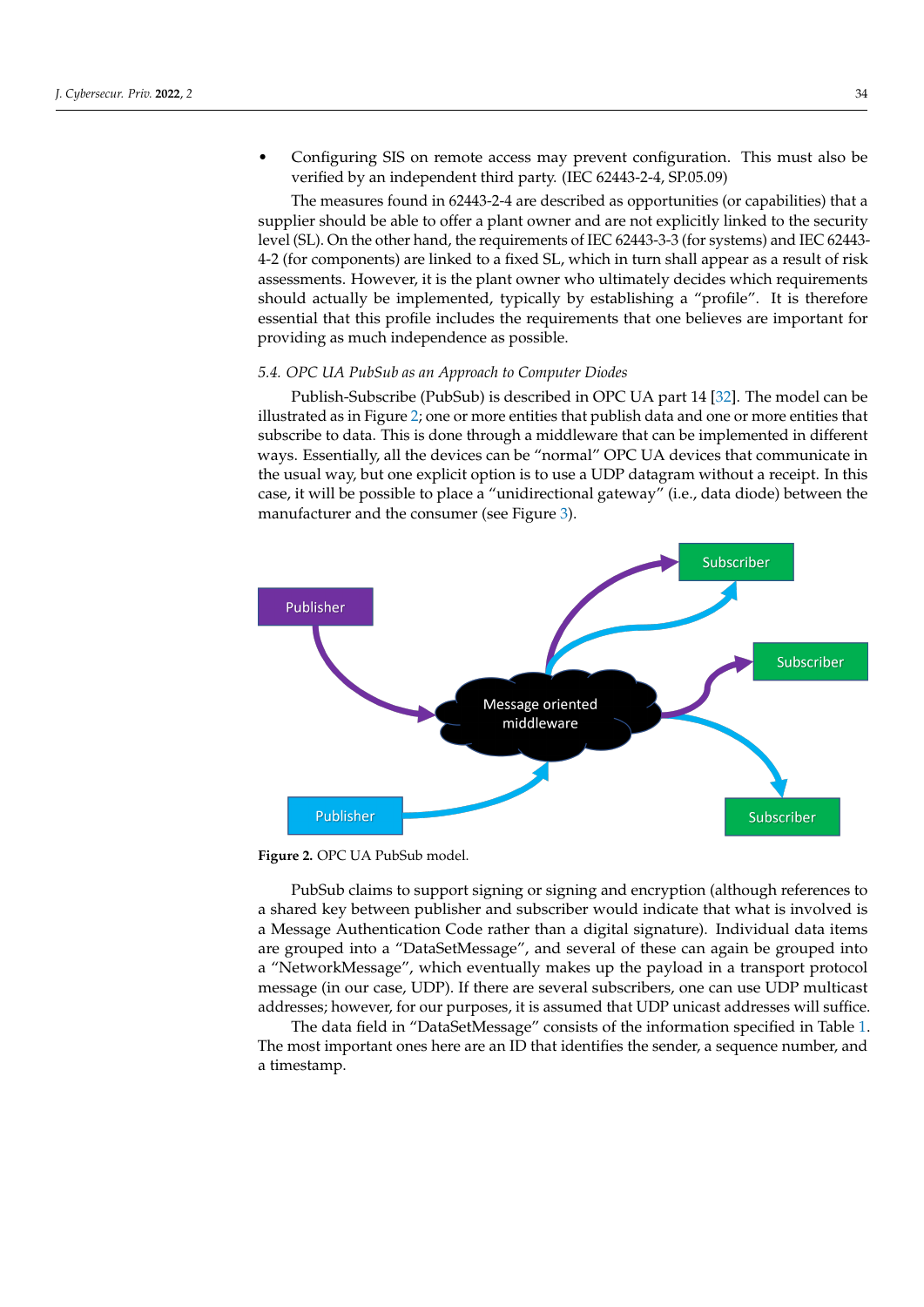| Field           | Explanation                                                                                                                                                              |
|-----------------|--------------------------------------------------------------------------------------------------------------------------------------------------------------------------|
| DataSetWriterId | Identifies the DataSetWriter and in the<br>publishedDataSet.                                                                                                             |
| Sequence number | A number that is increased for each<br>DataSetMessage. Can be used to verify the<br>ordering and to detect missing messages                                              |
| Timestamp       | A timestamp describing when the data in this<br>DataSetMessage was obtained.                                                                                             |
| Version         | Version information about the configuration of<br>the DataSetMetaData.                                                                                                   |
| Status          | Status information about the data in this<br>DataSetMessage.                                                                                                             |
| Keep alive      | When no DataSetMessages are sent for a<br>configured time period, a keep alive<br>DataSetMessage is sent to signal the<br>Subscribers that the Publisher is still alive. |

<span id="page-15-1"></span>**Table 1.** Data Fields in DataSetMessage.

<span id="page-15-0"></span>

**Figure 3.** PubSub without active broker with data diodes.

UDP makes no guarantees about timeliness, delivery receipt, order, or duplicate protection. When using a data diode, it will not be possible to request the retransmission of missing packets; however, it is possible to send multiple copies of the same package. This must then be configured if there is a communication channel with too much packet loss. The sequence number then makes it possible to discard the duplicate packets [\[32\]](#page-21-17). If one uses UDP, consumers must probably be adapted so that they can work even if some packages do not arrive.

#### *5.5. Zero Trust Versus Shell Protection*

In the early days of the computer age, computers were monolithic colossuses that filled entire rooms, and the only form of communication was done in the form of stacks of punch cards that were carried in and out. However, the world moved on, and modern computer networks saw the light of day.

At one point, computers from different organizations began to be connected, and when the Internet became public in the late 1990s, anyone could connect to any computer system. This also left the way open to attackers, and many organizations found that securing each machine was difficult. Thus, shell protection of local area networks was implemented in the form of a firewall; to quote Bill Cheswick: "a hard shell around a soft, chewy center" [\[33\]](#page-21-18).

In recent years, shell securing with firewalls in IT networks has proved challenging, partly because a number of services now require the creation of "holes" in the firewall for them to work, partly because today there are so many mobile devices that are brought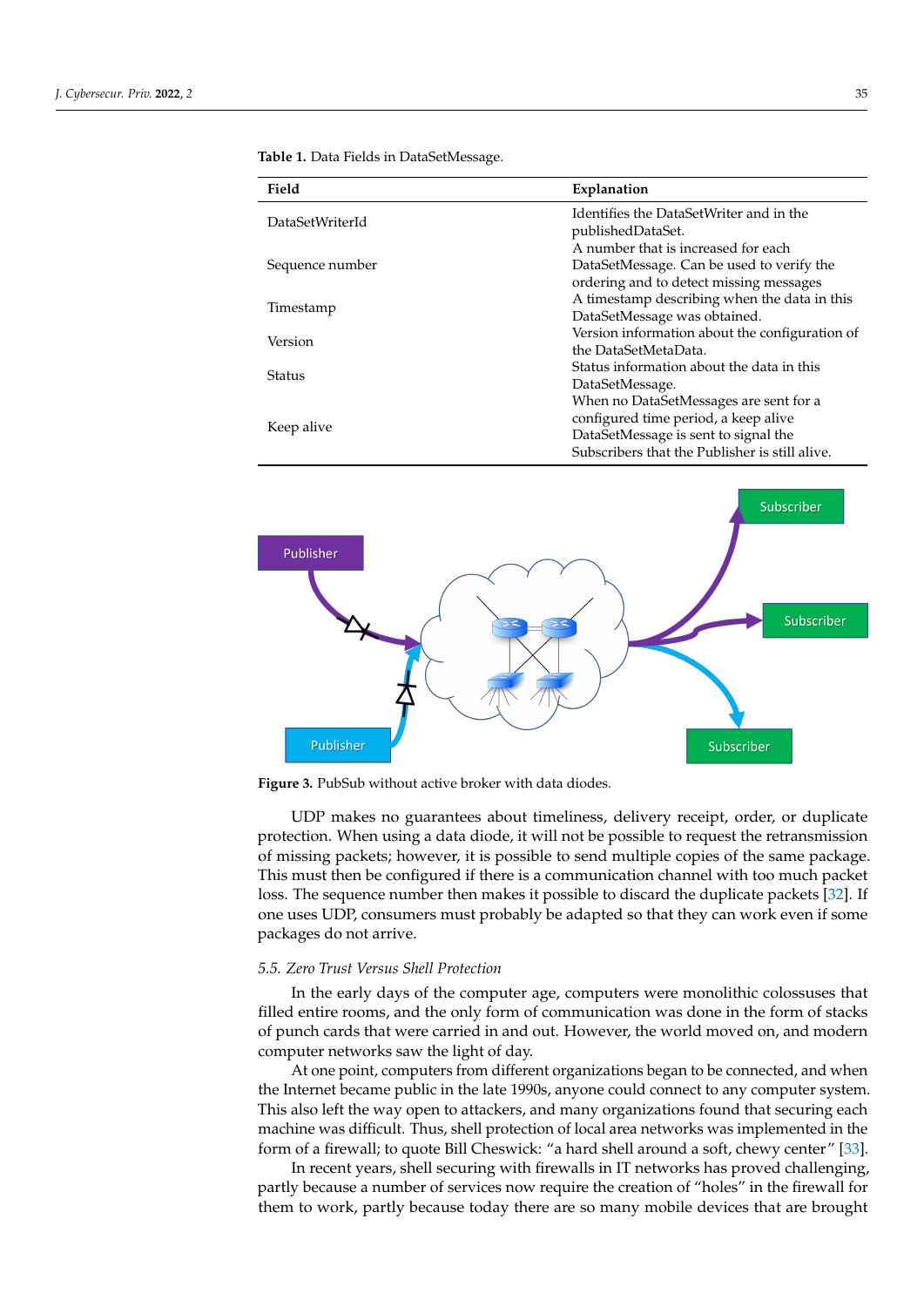into corporate networks, and partly because the use of cloud computing has increased to a great extent. Thus, a new trend that almost brings us back to the starting point has become popular: zero trust computing [\[34](#page-21-19)[,35\]](#page-21-20).

The concept is that security should no longer be based on shell protection where all devices inside the firewall are trusted but instead require all devices to authenticate themselves to any other device with which they mean to interact. Furthermore, all devices must then also be authorized in order for them to be allowed to interact with a given device.

Zero Trust computing requires mechanisms for key distribution and key management in place; it often involves a PKI, although there are also other ways to do it. This also means that one must rely on the use of cryptographic mechanisms in OT networks that would use this.

## <span id="page-16-0"></span>**6. Possible Dependencies and Negative Influences**

In this section, we discuss how new solutions can lead to possible dependencies and negative influences and also reflect on whether the requirements in IEC 61508 and IEC 61511 for independence can be said to be fulfilled or not.

## *6.1. What Do We Mean by Negative Influence?*

With "negative influence", we consider here when an error or incident in a system or its component can impair or prevent the functioning of another system or component of another system (a so-called dangerous failure if the system affected is a safety system). This could be due, for example, to common components, a functional or physical dependency, or common external influences.

Negative impact can also be associated with failures or events that affect the production capacity of other systems or components (but do not prevent the safety function itself). For example, a valve in the production line shuts down as a result of a failure of the hydraulic system (so-called safe faults). This is also negative influence, both in terms of regularity and on the basis of the fact that shutdowns and start-ups themselves represent a risk. However, our primary focus in this report is safety-critical (dangerous) errors.

A key question then becomes whether the PSD or other safety systems, such as the ESD and F&G system, can be adversely affected as a result of failures in other systems. For example, can they negatively affect each other, can they be negatively affected by the control system, or can they be adversely affected by other ICT systems and IIoT solutions, including links to provider-based cloud solutions outside the OT domain?

### *6.2. New Dependencies and Links*

Even in layered solutions that follow the Purdue model, there is a challenge when it comes to reducing the potential negative impacts of having connections between the different systems. This can relate, for example, to the possibility to exploit the connections to send unauthorized signals or links via the operator interface. It is very challenging to show that any abnormal event occurring in one system cannot adversely affect another.

Some operate with a dedicated safety network that separates SIS from the other systems; however, even with such a topology, there will be connection points, such as to a common operator interface. Having a separate safety network helps reducing the load of traffic between devices and systems within this network but is not able to ensure that all safety-related information is protected from other systems due to the need to also communicate over other shared networks.

Zones and conduits according to 62443 can provide protection against undesirable external influences; however, this does not guarantee full independence. Within a zone one has the same challenges as for today's solutions, and through conduits one can, in principle, have a negative impact by transferring the wrong value. As long as the value is within legal limits, it may have a negative impact. This is comparable to the fact that 4–20 mA is within the legal limit, but in any case, 16 mA can lead to SIS not receiving 8 mA, which should have resulted in a safe action.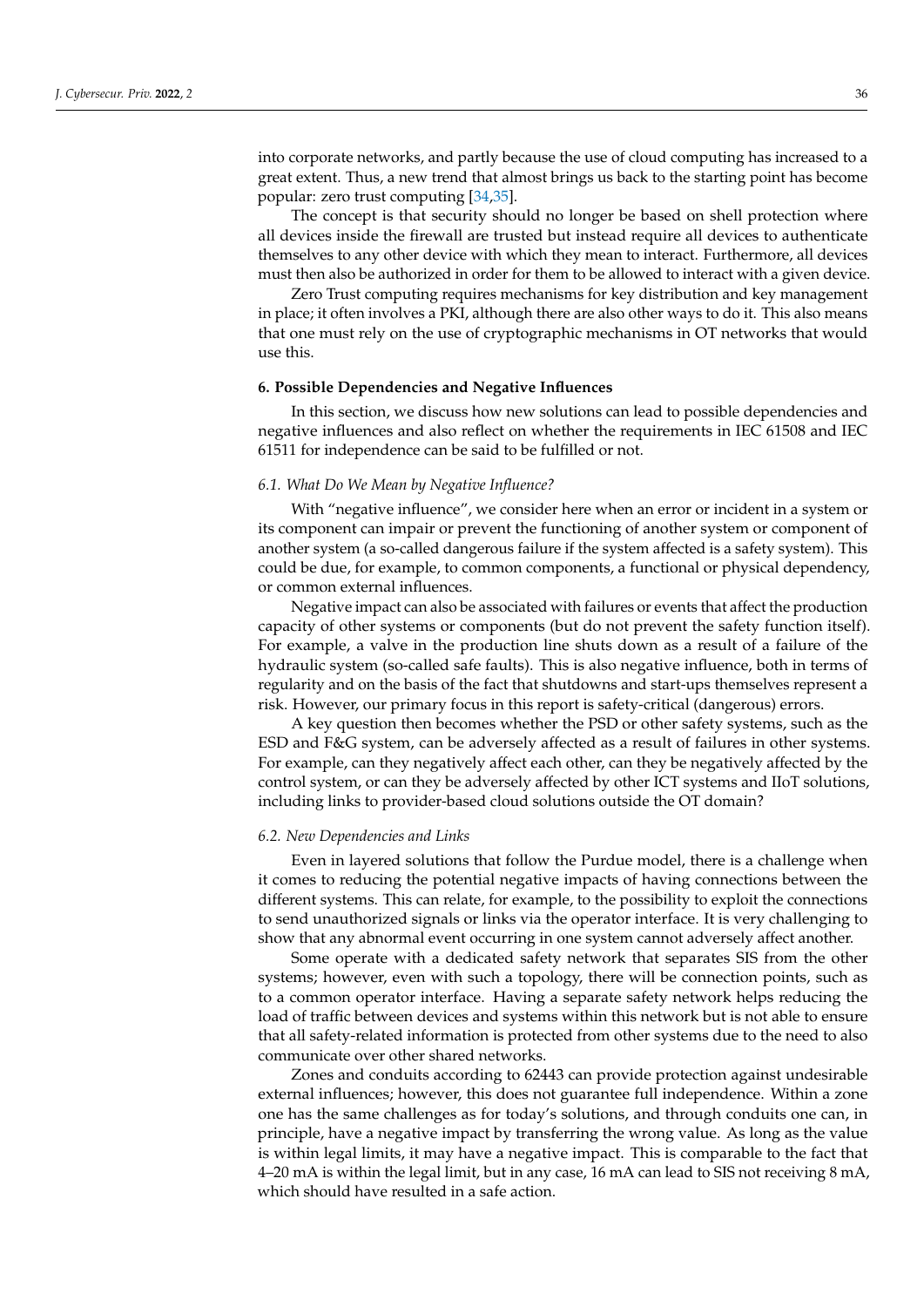The independence that is achieved with segmenting networks is to ensure some possibility of control over the series of links that are established between the zones. However, the definition/delineation of a system becomes unclear when different functions are placed in different zones. According to DNV's RP-G108, different systems should be segmented into different zones, as long as they do not have functional or operational dependencies that require them to be in the same zone.

This approach is challenged by the new solutions that have been outlined with more/many links across zones. Examples of this are 5G base stations that will be used across all layers of the Purdue model and future flattening of the automation pyramid where everyone can communicate with everyone as defined by the OPC UA.

In the case of remote connectivity (or other cross-zone links), there is no longer a clear connection between the system and zone. It can be argued that a system spans several zones, as its functions are located in several different zones; however, this is not in line with the recommendation to have different systems in different zones.

Newer technologies, such as edge devices and IIoT devices, face challenges if information is to be retrieved from devices that are part of the safety systems as long as they use a lossless protocol that must send either requests or receipts to the device. Here, it is also important to note that NOA, which defines how to retrieve information from OT to IT using data diodes, does not include safety systems.

If you look at the IT/OT systems as a unit, there may be a good deal of common components, although this can, of course, vary between installations. If these are not critical today, one must focus on whether they can be and especially whether they can be used as attack points. Some examples of such are:

- Firewalls and other network components.
- Human–machine interfaces.
- Configuration Tools.
- Clock systems.
- Field Equipment Management Systems.
- 5G.
- Domain controllers.
- Backup Systems.
- Hardware and software (hypervisor) for virtualization.
- Active directories.
- Authentication Systems.
- Key management (applicable for all authentication/encryption schemes and for Zero Trust).

It is difficult to say anything generic about the extent to which these are used by the OT systems, but if one is to assess attack points and dependencies, these must be included. To remove these possibilities for dependent errors, one should consider whether IT and OT should have their own functions. One must not forget about the possible dependencies that can exist already in today's solutions with common networks and signals between devices both within SIS and between SIS and PCS.

In some of the initiatives to integrate information from the IT/OT systems into cloud solutions or otherwise, we see that the levels of the Purdue model are under pressure, and that these systems are opened up for edge devices, IIoT, and others to harvest information and bring it out. Although each connection seems well secured, the large number of connections is a challenge as the protection is fresh and needs to be updated and maintained. New challenges related to cloud solutions are also introduced at 5G, where mobile operators can access the configuration and setup of 5G infrastructure on facilities via cloud-based services.

## <span id="page-17-0"></span>**7. To What Extent Will the Requirements for Independence Be Met?**

We can first conclude that it is difficult to give a definitive answer as to whether the requirements for independence in IEC 61508 and IEC 61511 are met. Both standards open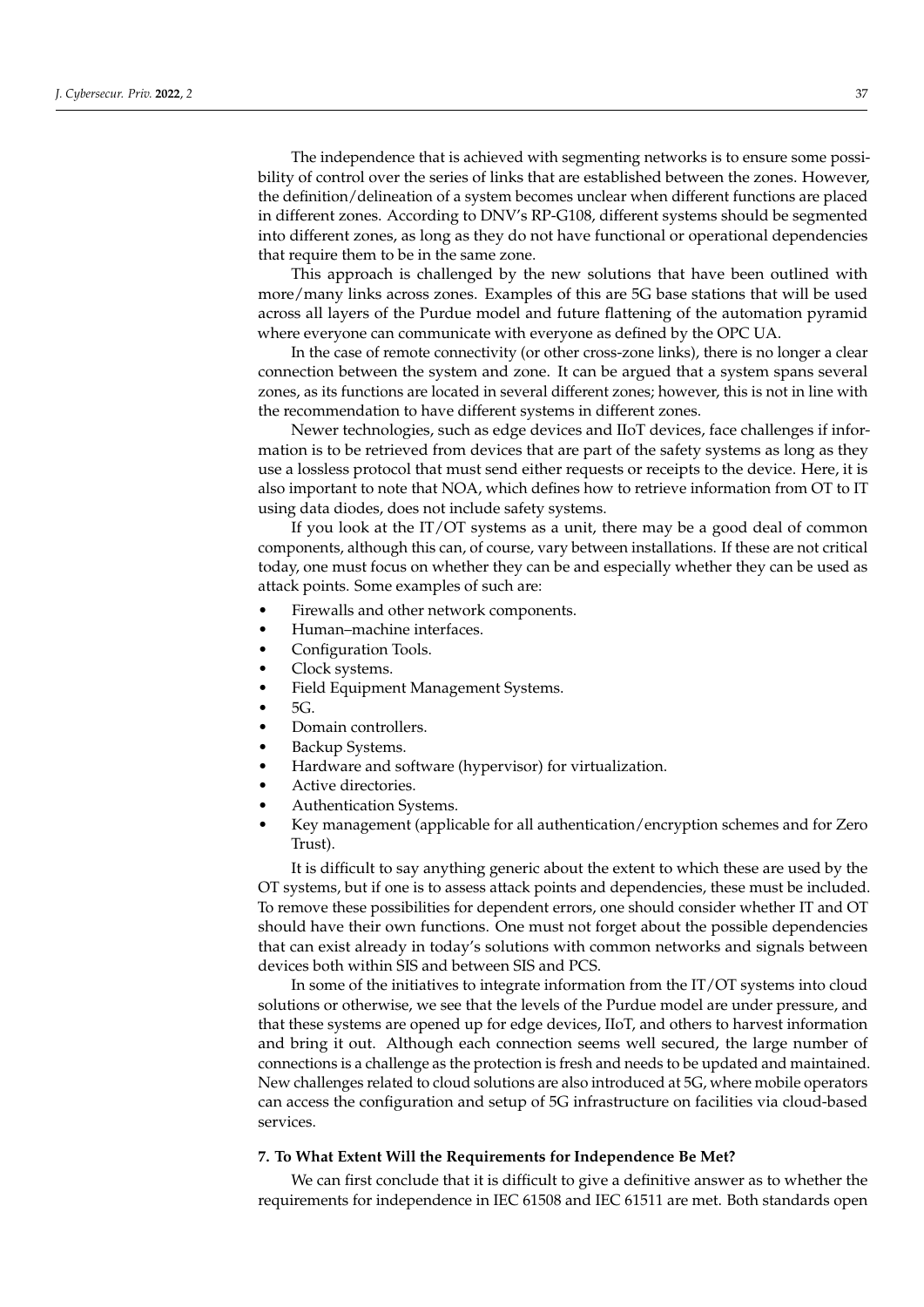up for allowing some degree of dependency, as long as the dependencies are identified and managed so that the ability of each safety function to act independently is not impaired.

Over time, the industries have established a set of design and operation principles and strategies where an adequate level of independence has been achieved. These principles and strategies are partly reflected in regulations (such as the PSA regulations and their guidelines) and national and international standards. What is learned from our study is that security threats and cyber attacks are able to impair the OT and IT systems in new ways, meaning that dependencies that were acceptable in the past can now pose a risk.

The fundamental requirement that any SIS system should be able to perform independently from other systems (including PCS) are more tangible and the following observations and comments can be linked to them:

- Current risk and reliability analyses contain limited detailed assessments of new hazards and threats related to existing links and dependencies between systems.
- As a result of increased complexity and multiple links, it is very challenging to show that any error that can occur in one system cannot adversely affect another system.
- Suppliers generally do not appear to have standard documentation showing that their solution provides full independence and/or does not adversely affect other systems.
- The operators also do not have any such documentation.

If we attempt to answer the question in the headline, the answer must be: The requirements for independence may be met; however, there is no documentation to show it.

This discussion can also be linked to the PSA's new definition of the risk concept, which, in the guidelines for Section 11 of the Framework Regulations, states that risk means the consequences of the activities with associated uncertainty. In the clarification of "associated uncertainty", it is that the degree of complexity in and knowledge of the phenomena, systems, and operations one faces should be emphasized in risk management.

Since today's risk and reliability analyses primarily focus on how dependencies may be impaired from uncontrolled physical phenomena and operational errors in the process, and documentation of independence considering the new risks of cybersecurity is somewhat absent, one can conclude that the uncertainty, and thus the risk, associated with possible unknown dependencies is considerable.

## <span id="page-18-0"></span>**8. Recommendations for the Industry**

This section summarises the identified challenges along with our recommendations and proposed measures for the industry to ensure that the process safety and security systems shall perform their intended functions independently of other systems.

- **Challenge: Common functions and systems.** Avoid or reduce the use of systems and components common to SIS and other IT/OT systems and, where it cannot be avoided, establish multiple barriers to prevent attacks against common solutions.
- **Challenge: Limited protection against digital attacks.** Even though there are a number of measures for SIS and PCS, further measures are needed. One must ensure that these systems are protected from attacks in other ways.

An obvious protection is to use hardwired safety systems where the logic is implemented in electronics without software or CPU. Measures to reduce the safety consequences of digital attacks include electric fail-safe designs combined with nonprogrammable means to cut power, which will give the operator a last resort. Process design where secondary barriers are mechanical non-programmable devices, such as Pressure Safety Valves (PSVs), will also reduce the safety consequences of digital attacks.

**Challenge: Separate networks for SIS and PCS.** One should not rely on separate networks to provide full independence but should introduce/retain other measures to avoid dependencies and undesirable influences.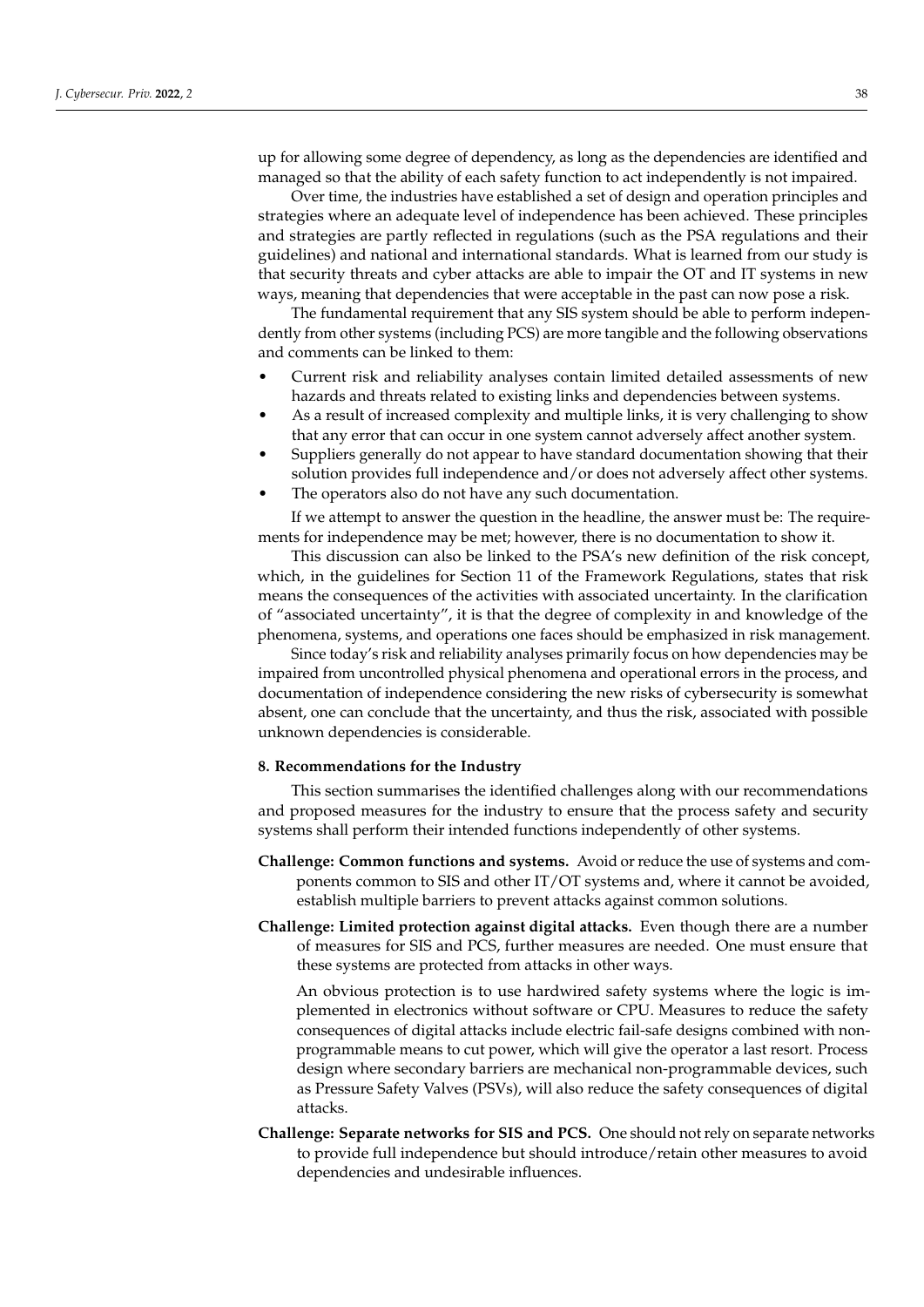- **Challenge: Data diodes.** Ensure that other methods are used if one has to temporarily enter OT components from outside, so that the data diodes must not be disabled or weakened to allow this type of communication.
- **Challenge: PROFIsafe provides poor protection against attacks.** Ensure that such communication is further protected from undesirable influences by additional mechanisms when it may be available from outside (zones and conduits, etc.).
- **Challenge: Independence requirements between PCS and SIS.** Independence is a prerequisite in both IEC 61508 and IEC 61511 in order to meet SIL. Ensure that the requirement is met even after the OT systems have been commissioned and the necessary exchange of signals is implemented.
- **Challenge: Inadequate analyses and documentation.** Conduct more detailed and targeted analyses that look specifically at links and possible dependencies between systems also in relation to ICT threats.
- **Challenge: Vendor certification.** Assess whether/how certification of equipment and working methods will be a cost-effective measure.
- **Challenge: Disappearing layers in the Purdue model.** Ensure that the protection provided by the layers of the Purdue model is safeguarded in other ways.
- **Challenge: Increased network complexity and dependencies.** Limit the complexity and number of connections by questioning the necessity of each connection and allowing only connections that are deemed strictly necessary. Connections that, individually or in aggregate, generate an unacceptable risk of adverse influences on OT systems should not be allowed.
- **Challenge: Extraction from local 5G systems.** If 5G is introduced as a medium of communication, it must be ensured that the use of common key components cannot lead to undesirable incidents and dependencies.
- **Challenge: Edge devices.** Handheld devices are initially used to provide information to the field operators. This can easily change due to the fact that the handheld device can also send information to OT. Operators may mistakenly rely on the information from the handheld devices.

Ensure that information on these devices is not used for security-critical operations and that information from them does not affect OT systems.

- **Challenge: Use of IEC 62443.** The use of IEC 62443 does not guarantee independence but can contribute to this if the right requirements are identified and implemented Develop "profiles" based on the requirements of IEC 62433 as documents and justify the choice of relevant requirements that contribute to independence.
- **Challenge: Misuse of NAMUR OA for SIS.** Namur Open architecture (NOA) is considered by many to be a promising initiative to extract information from existing facilities, but it is explicitly stated in it that it should not be used against SIS ("out of scope"). Ensure that only solutions adapted to it are used for linking to SIS.
- **Challenge: Insufficient SIS security requirements.** Having too low requirements (SL level) regarding SIS is challenging. With lower staffing, the use of edge units, and IIoT, one will likely have to grant access to more people and organizations more often and perhaps permanently through the access system. Assess whether the SIS zone should have higher protection so that it is also well protected from both accidental and intentional influence from those who are deliberately let through into the IT/OT systems.

## <span id="page-19-0"></span>**9. Conclusions**

This research project focused on the challenge to maintain independence between control and safety systems as required by IEC 61508, which is the basis for designing control and safety systems for offshore facilities. This independence is challenged by the increasing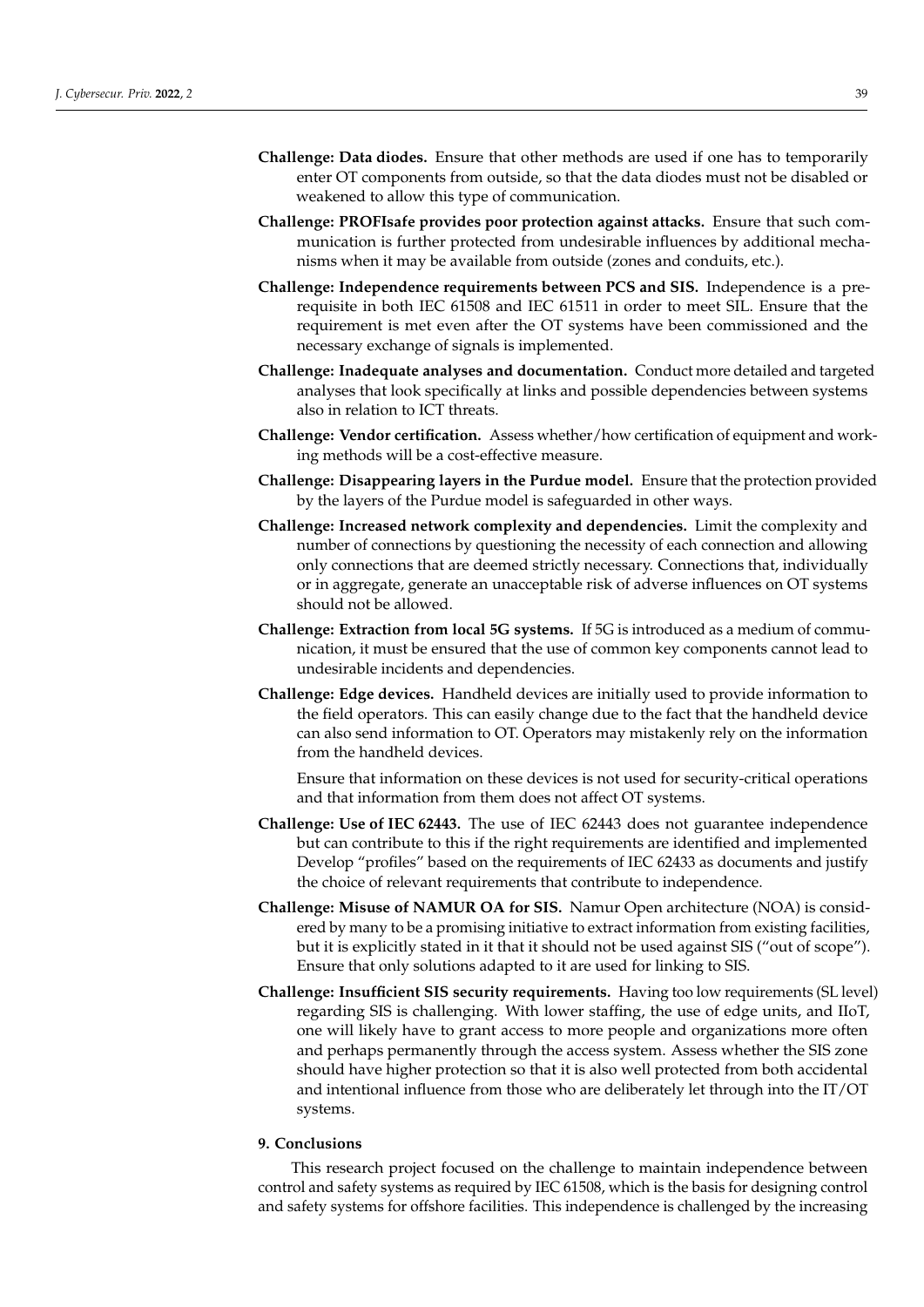demand for data collection and remote access to improve operations and compensate for reduced manning offshore.

To meet the challenges against independence, several recommendations have been given to counteract but still allow the retrieval of information from the safety systems. Although IEC 62443 is part of the solution, it is challenging to select the adequate measures to achieve the necessary independence and to develop profiles that can be applied. Cybersecurity barrier management also needs to be developed based on experiences with safety barrier management.

We recommend that regulatory authorities highlight the importance of ICT barriers. We see an emerging need for the definition of barriers to be expanded from controlling energy to also encompass the information area, e.g., that protection against unwanted data flow and the subsequent negative impacts is treated as a barrier function.

Even though key parts of IEC 62443 are not available in updated versions, we recommend that the regulatory authorities should be included in their regulations and hence refer to (parts of) the IEC 62443 series in their guidelines. In particular, IEC 62443-3-3 contains several system requirements (and substandard 4-2 corresponding component requirements) that, if implemented, can contribute to independence.

**Author Contributions:** Conceptualization, L.B. and M.G.J.; Methodology, T.O., L.B. and M.A.L.; Investigation, T.O., L.B., S.H., M.G.J., M.A.L., T.M., M.V.O., S.P. and E.W.; Writing—Original Draft Preparation, M.G.J.; Writing—Review & Editing, T.O., L.B., S.H., M.G.J., M.A.L., T.M., M.V.O. and E.W.; Project Administration, L.B.; Funding Acquisition, L.B. All authors have read and agreed to the published version of the manuscript.

**Funding:** This research was funded by the Norwegian Petroleum Safety Authority (Ptil) and the Norwegian Research Council, grant number 326717.

**Acknowledgments:** We are grateful for the support of the Norwegian Petroleum Safety Authority, the Research Council of Norway, and the contributing companies.

**Conflicts of Interest:** The authors declare no conflict of interest. The funders had no role in the design of the study; in the collection, analyses, or interpretation of data; in the writing of the manuscript, or in the decision to publish the results.

## **References**

- <span id="page-20-0"></span>1. Gartner. Information Technology Glossary. Gartner Web Glossary. Available online: [https://www.gartner.com/en/information](https://www.gartner.com/en/information-technology/glossary/operational-technology-ot)[technology/glossary/operational-technology-ot](https://www.gartner.com/en/information-technology/glossary/operational-technology-ot) (accessed on 6 February 2022).
- <span id="page-20-1"></span>2. *IEC Standard 61508:2010*; Functional Safety of Electrical/Electronic/Programmable Electronic Safety-Related Systems–Parts 1 to 7. IEC: Geneva, Switzerland, 2010.
- <span id="page-20-2"></span>3. *IEC Standard 61511–1:2016*; Functional Safety–Safety Instrumented Systems for the Process Industry Sector–Part 1: Framework, Definitions, System, Hardware and Application Programming Requirements. IEC: Geneva, Switzerland, 2016.
- <span id="page-20-3"></span>4. Rausand, M. *Risk Assessment: Theory, Methods, and Applications*; John Wiley & Sons: Hoboken, NJ, USA, 2011.
- <span id="page-20-4"></span>5. Bridges, W.; Dowell, A.M., III. More Issues with Layer of Protection Analysis—From the Originators. *Process Saf. Prog.* **2021**, *41*, 52–65. Available online: <https://aiche.onlinelibrary.wiley.com/doi/pdf/10.1002/prs.12295> (accessed on 6 February 2022). [\[CrossRef\]](http://doi.org/10.1002/prs.12295)
- <span id="page-20-5"></span>6. Norsk Olje&Gass. *Application of iec 61508 and iec 61511 in the Norwegian Petroleum Industry (Recommended SIL Requirements)*; NOROG Guideline 070; Revision 4; Norsk Olje & Gass: Stavanger, Norway, 2020.
- <span id="page-20-6"></span>7. Williams, T.J. The Purdue enterprise reference architecture. *Comput. Ind.* **1994**, *24*, 141–158. [\[CrossRef\]](http://dx.doi.org/10.1016/0166-3615(94)90017-5)
- <span id="page-20-7"></span>8. *Understanding IEC 62443*; IEC Blog. IEC: Geneva, Switzerland, 2021.
- <span id="page-20-8"></span>9. DNV. *Cyber Secure Class Notation* DNV: Høvik, Norway, 2021.
- <span id="page-20-9"></span>10. DNV. *Cyber Security in the Oil and Gas Industry Based on IEC 62443*; Technical Report DNV-RP-G108; DNV: Høvik, Norway, 2021.
- <span id="page-20-10"></span>11. DIN. *Industry 4.0–Success with Standards*; DIN Website. 2015. Available online: [https://www.din.de/en/innovation-and](https://www.din.de/en/innovation-and-research/industry-4-0)[research/industry-4-0](https://www.din.de/en/innovation-and-research/industry-4-0) (accessed on 6 February 2022).
- <span id="page-20-11"></span>12. Lu, H.; Guo, L.; Azimi, M.; Huang, K. Oil and Gas 4.0 era: A systematic review and outlook. In *Computers in Industry*; Elsevier: Amsterdam, The Netherlands, 2019; pp. 68–90. [\[CrossRef\]](http://dx.doi.org/10.1016/j.compind.2019.06.007)
- <span id="page-20-12"></span>13. Schweichhart. Reference Architectural Model Industrie 4.0 (RAMI 4.0)—An Introduction. Plattform Industrie 4.0 Website. 2018. Available online: [https://www.plattform-i40.de/IP/Redaktion/EN/Downloads/Publikation/rami40-an](https://www.plattform-i40.de/IP/Redaktion/EN/Downloads/Publikation/rami40-an-introduction.pdf?__blob=publicationFile&v=7)[introduction.pdf?\\_\\_blob](https://www.plattform-i40.de/IP/Redaktion/EN/Downloads/Publikation/rami40-an-introduction.pdf?__blob=publicationFile&v=7)=publicationFile&v=7 (accessed on 10 February 2022).
- <span id="page-20-13"></span>14. OPC Foundation. *Unified Architecture (UA)*; OPC Foundation: Scottsdale, AZ, USA, 2021.